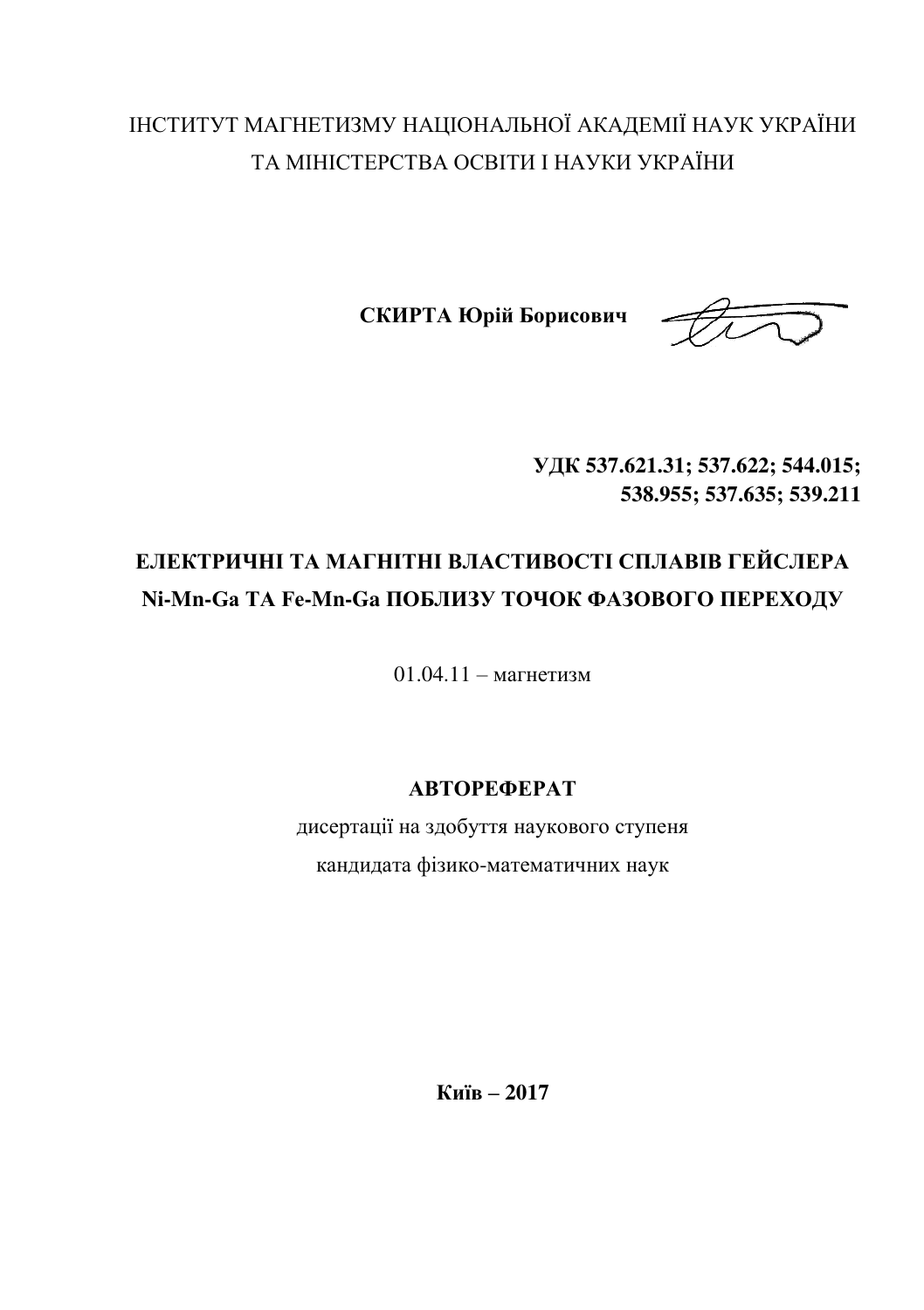Дисертацією є рукопис. Робота виконана в IMar НАН України та МОН України.

| Науковий керівник: | доктор фізико-математичних наук,                  |
|--------------------|---------------------------------------------------|
|                    | Крупа Микола Миколайович,                         |
|                    | IMar НАН України та МОН України,                  |
|                    | головний науковий співробітник                    |
| Офіційні опоненти: | доктор фізико-математичних наук,                  |
|                    | Пащенко Олексій Валентинович,                     |
|                    | Донецький фізико-технічний інститут НАН           |
|                    | України імені О.О. Галкіна,                       |
|                    | провідний науковий співробітник                   |
|                    | доктор фізико-математичних наук,                  |
|                    | Рудь Олександр Дмитрович,                         |
|                    | Інститут металофізики імені Г. В. Курдюмова НАН   |
|                    | України, старший науковий співробітник, завідувач |
|                    | лабораторії будови рідких та аморфних металів     |

Захист відбудеться « 13 » квітня 2017 р. о  $14^{\underline{00}}$  годині на засіданні спеціалізованої вченої ради Д 26.248.01 при ІМаг НАН України та МОН України за адресою: 03142, м. Київ, бульвар Вернадського, 36-б, конференц-зал ІМаг НАН України та МОН України.

З дисертацією можна ознайомитися у бібліотеці Інституту металофізики ім. Г.В. Курдюмова НАН України за адресою: 03142, м. Київ, бульвар Вернадського, 36.

Автореферат розіслано «10 »березня 2017 р.

Вчений секретар спеціалізованої вченої Ради Д 26.248.01 кандидат фізико-математичних наук А. Узреб Л. Є. Козлова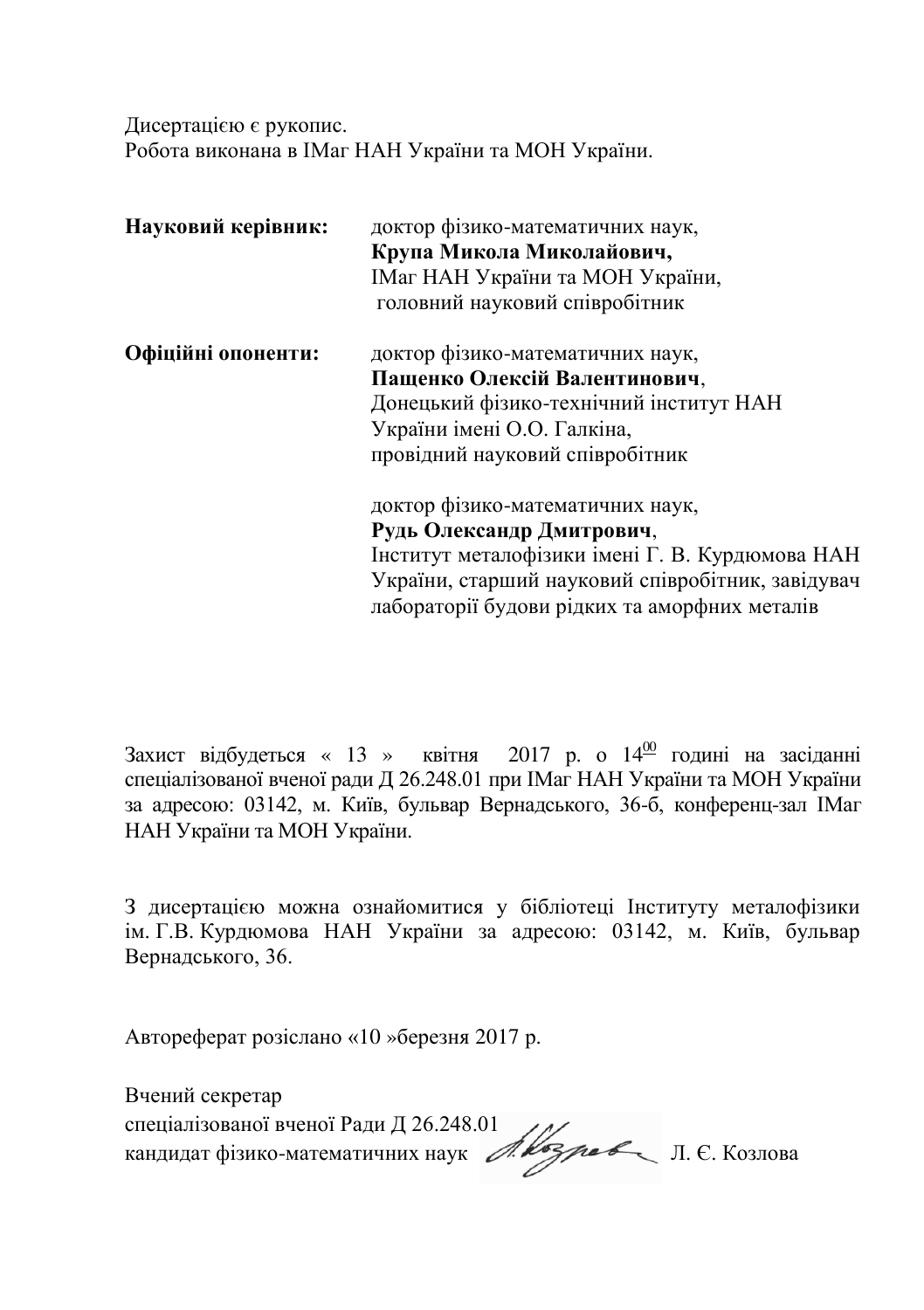### ЗАГАЛЬНА ХАРАКТЕРИСТИКА РОБОТИ

Актуальність теми. Феромагнетики з пам'яттю форми активно вивчаються протягом останнього часу. Важливими представниками пього класу матеріалів є феромагнітні сплави Гейслера. Для досліджень у даній роботі було обрано феромагнітні сплави Гейслера Ni-Mn-Ga і Fe-Mn-Ga. Система сплавів Ni-Mn-Ga одна з найбільш досліджуваних. У сплавах цієї системи яскраво проявляється ефект пам'яті форми, є можливість керувати зміною форми як за допомогою зміни температури зразка, так і за допомогою зовнішнього магнітного поля. Властивості системи сплавів Ni-Mn-Ga дуже сильно залежать від їх складу. Так, температура мартенситного переходу може змінюватись у діапазоні 4,2 - 626 К. Також на особливості мартенситного переходу впливає співвідношення температур Кюрі і мартенситного переходу – феромагнітними можуть бути або мартенситна й аустенітна фази, або тільки<br>низькотемпературна мартенситна. Найбільше ефекти пам'яті форми низькотемпературна мартенситна. Найбільше ефекти пам'яті форми проявляються у монокристалічних зразках, але спостерігаються й у полікристалах, виготовлення яких значно простіше й дешевше.

Більшість робіт присвячено властивостям сплавів Ni-Mn-Ga у вигляді полікристалічних та монокристалічних масивних зразків. Значно менше вивчено властивості Ni-Mn-Ga у вигляді тонких плівок, але саме у цій формі перспективно використовувати сплави Ni-Mn-Ga у електроніці.

Олним із важливих питань є вивчення впливу пілклалки та режиму відпалу на властивості плівок Ni-Mn-Ga, цьому присвячена перша частина роботи. Зараз активно розвивається спінтроніка, яка використовує не тільки заряд носіїв струму, але й їх спіновий стан. Для спінтроніки потрібні матеріали з великою спіновою поляризацією, які використовуються для побудови спінових інжекторів, спінових клапанів, датчиків магнітного поля. У спінових датчиках магнітного поля використовуються явиша спін-залежного тунелювання та спін-залежного розсіювання.

Серед сплавів, які мають велику ступінь спінової поляризації та цікаві для практичного застосування властивості, виліляються сплави Гейслера системи Fe-Mn-Ga. Властивості сплавів Fe-Mn-Ga суттєво залежать від складу та методів отримання й обробки зразків. У деяких випадках сплав Fe-Mn-Ga може складатися з двох кристалічних фаз. одна з яких ферімагнітна, інша – антиферомагнітна. Тоді може спостерігатися явище обмінної анізотропії асиметричне зміщення петлі гістерезісу відносно осі, по якій відкладено напруженість магнітного поля. Обмінна анізотропія може використовуватись для побудови датчиків магнітного поля. Для отримання заданих властивостей важливо підібрати потрібний склад та технологію виготовлення зразка. Також у роботі було проведено дослідження електричних та магнітних властивостей масивних та плівкових полікристалічних зразків Fe-Mn-Ga, вивчався вплив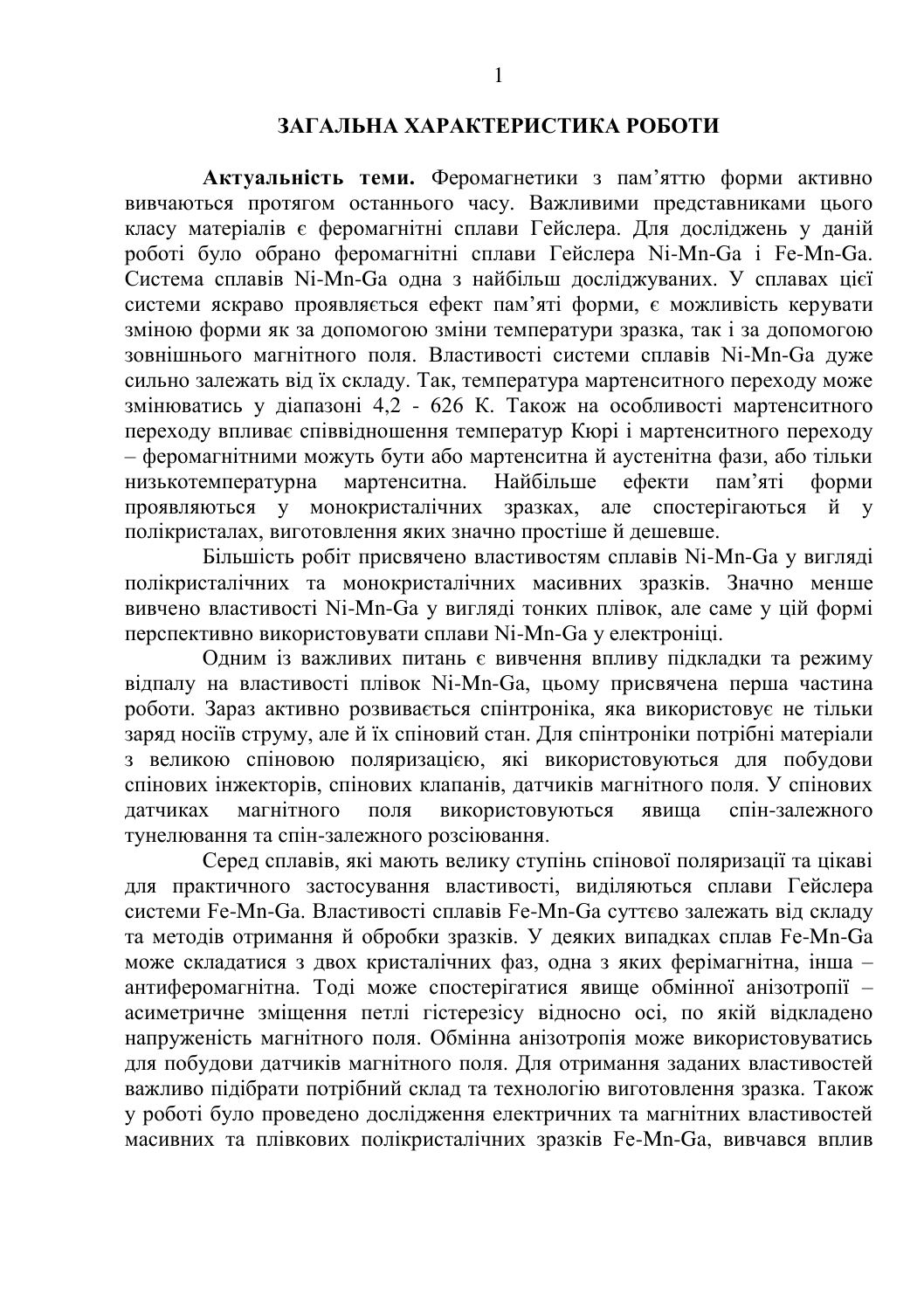структури та технології виготовлення електроду Fe-Mn-Ga у складі магнітного ТУНЕЛЬНОГО КОНТАКТУ НА ЙОГО ЕЛЕКТРИЧНІ ХАРАКТЕРИСТИКИ.

Тому тема дисертаційної роботи є актуальною, досліджувані в ній задачі направлені на уточнення існуючих знань в області фізики сплавів Гейслера і можуть бути використані на практиці.

## Зв'язок роботи з науковими програмами, планами, темами.

Дослідження, що складають зміст дисертаційної роботи, були проведені в рамках бюджетних та конкурсних тем, які виконувались у відділі фізики мезота нанокристалічних магнітних структур Інституту магнетизму НАН України та МОН України: "Ефекти післядії і вплив електромагнітного поля на структурні і транспортні характеристики функціональних елементів наноелектроніки" (Номер держреєстрації 0112U001914), "Розробка методики вимірювання геометричних, магнітних і електричних характеристик нанобульбашок, які формуються в слабких електролітних парамагнітних розчинах" (Номер держреєстрації 0114U00877), "Установка для вимірювання **• ГЕОМЕТРИЧНИХ РОЗМІРІВ 1 МАГНІТНОЇ СПРИЙНЯТЛИВОСТІ МАГНІТНИХ НАНОЧАСТОК** (Номер держре страції 0109U004877).

Мета і задачі досліджень. Метою дисертаційної роботи було встановлення закономірностей впливу складу, термообробки та зовнішнього магнітного поля на проходження фазових переходів в сплавах систем Ni-Mn-Ga та Fe-Mn-Ga та закономірностей зміни електричних та магнітних властивостей зразків сплавів поблизу точок фазових переходів.

Для досягнення мети роботи були вирішені наступні завдання:

- проведено дослідження залежності електричного опору та відносної<br>магнітної сприйнятливості віл температури лля плівкових магнітної сприйнятливості віл температури для плівкових полікристалічних і масивних монокристалічних зразків сплавів системи Ni-Mn-Ga, полікристалічних масивних та плівкових зразків сплавів системи Fe-Mn-Ga, визначити температури фазових переходів;
- досліджено залежності лінійних розмірів від температури для зразків монокристалу Ni-Mn-Ga, вирізаних вздовж кристалографічних напрямків;
- визначено вплив магнітного поля на температури мартенситних переходів у зразках сплавів системи Ni-Mn-Ga;
- проведено дослідження морфології поверхні плівок сплавів Ni-Mn-Ga та Fe-Mn-Ga за допомогою атомно-силової, оптичної та електронної мікроскопії;
- досліджено залежність опору магнітних тунельних контактів на основі сплаву Fe-Mn-Ga різної технології виготовлення від прикладеного  $3$ ОВН $\overline{1}$ ШНЬОГО МАГНІТНОГО ПОЛЯ

**Об'єкт дослідження** – плівки сплавів Ni-Mn-Ga на скляних підкладках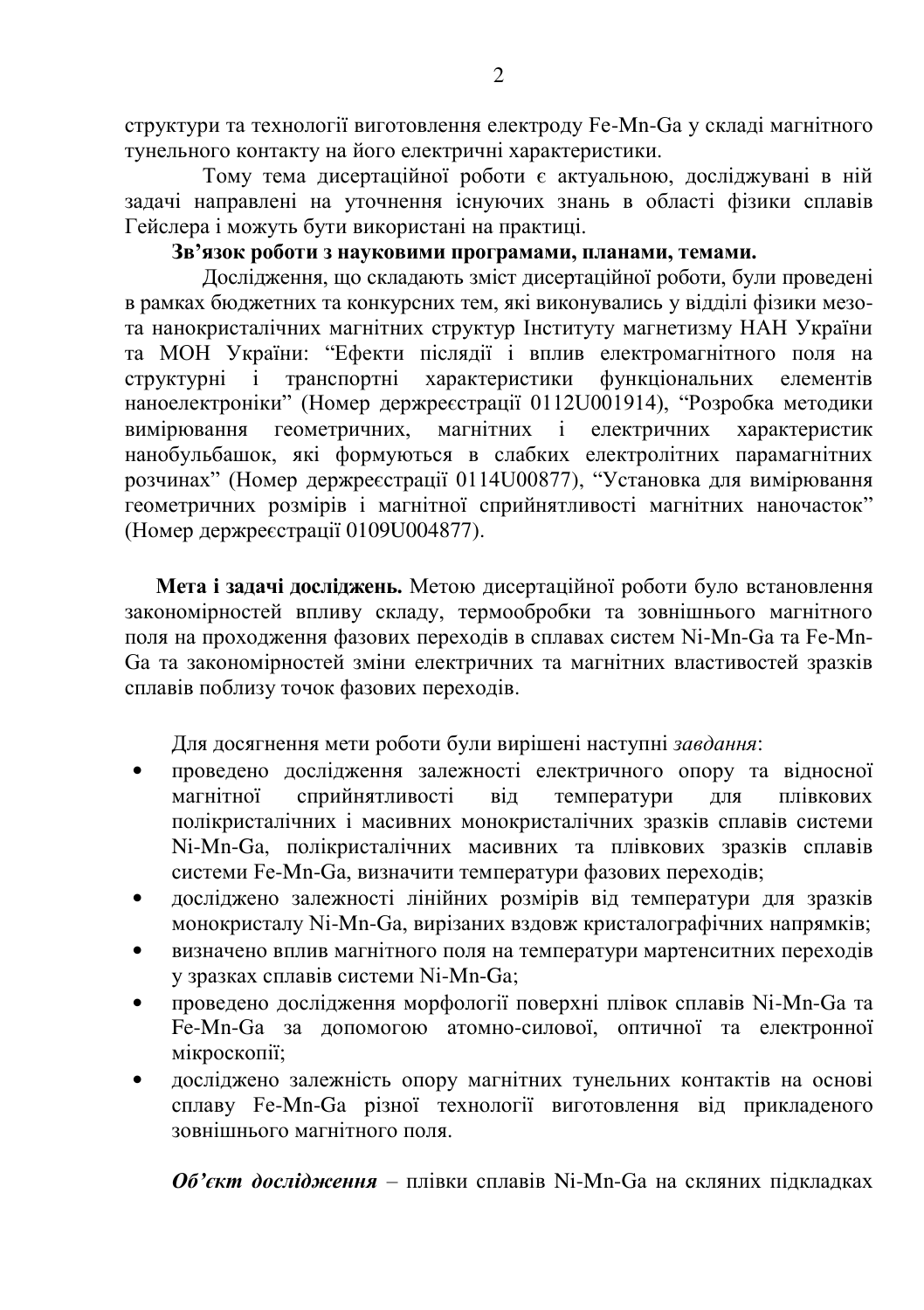та підкладках з Al<sub>2</sub>O<sub>3</sub>, масивні монокристалічні зразки Ni-Mn-Ga, плівки сплавів Fe-Mn-Ga на скляних пілклалках, полікристалічні масивні зразки Fe-Mn-Ga, магнітні тунельні контакти на основі сплаву Fe-Mn-Ga.

**Предмет дослідження** – мартенситні та магнітні фазові переходи у зразках сплавів Ni-Mn-Ga та Fe-Mn-Ga, вплив на них технології виготовлення та зовнішніх факторів, особливості електричних, магнітних та механічних властивостей зразків при фазових переходах, зміни електричного опору тунельних контактів у магнітному полі.

#### Методи дослідження.

- вимірювання залежності електричного опору плівок від температури і магнітного поля з використанням апаратно-програмного комплексу на основі 4-зондового метода вимірювань провідності;

- вимірювання залежності термоелектрорушійної сили (термо-ЕРС) плівкових зразків відносно свинцевих контактів з використанням апаратно-програмного комплексу;

- вимірювання відносної магнітної сприйнятливості плівкових зразків за допомогою LC–генератора і методом диференційного трансформатора для масивних зразків;

- вимірювання структури поверхні плівок на основі оригінальної програми обробки даних з використанням атомно-силової (Solver-Pro-M), скануючої растрової електронної мікроскопії (Селмі РЕМТ-103, мікроскоп РЕММА-102) і оптичної мікроскопії (Метам P-1 і МИМ-8);

- електронна просвічиюча мікроскопія плівкових зразків (мікроскоп JEOL 2000 FX);

- рентгеноструктурний аналіз зразків (дифрактометр ДРОН-3М);

- вимірювання магнітних характеристик зразків за допомогою магнітометра PPMS-14T та вібраційного магнітометра:

- аналіз спектрів феромагнітного резонансу (спектрометри Radiopan та Bruker Elexsys E-500).

Наукова новизна одержаних результатів. На основі експериментальних досліджень та розрахунків у дисертаційній роботі були отримані наступні наукові результати:

- Встановлено, що коефіцієнт термо-ЕРС для плівок Ni-Mn-Ga, осаджених на аморфні та полікристалічні підкладинки, суттєво залежить від термічної обробки, що пов'язано з різною питомою провідністю цих плівок у відпаленому та невідпаленому станах. Показано, що температурна залежність термо-ЕРС має особливість в точці Кюрі, і практично не має особливостей в точці мартенситного фазового переходу.
- Показано, що при термоциклуванні плівкових зразків Ni-Mn-Ga явище фазового нагартування не спостерігається. При збільшенні товщини плівки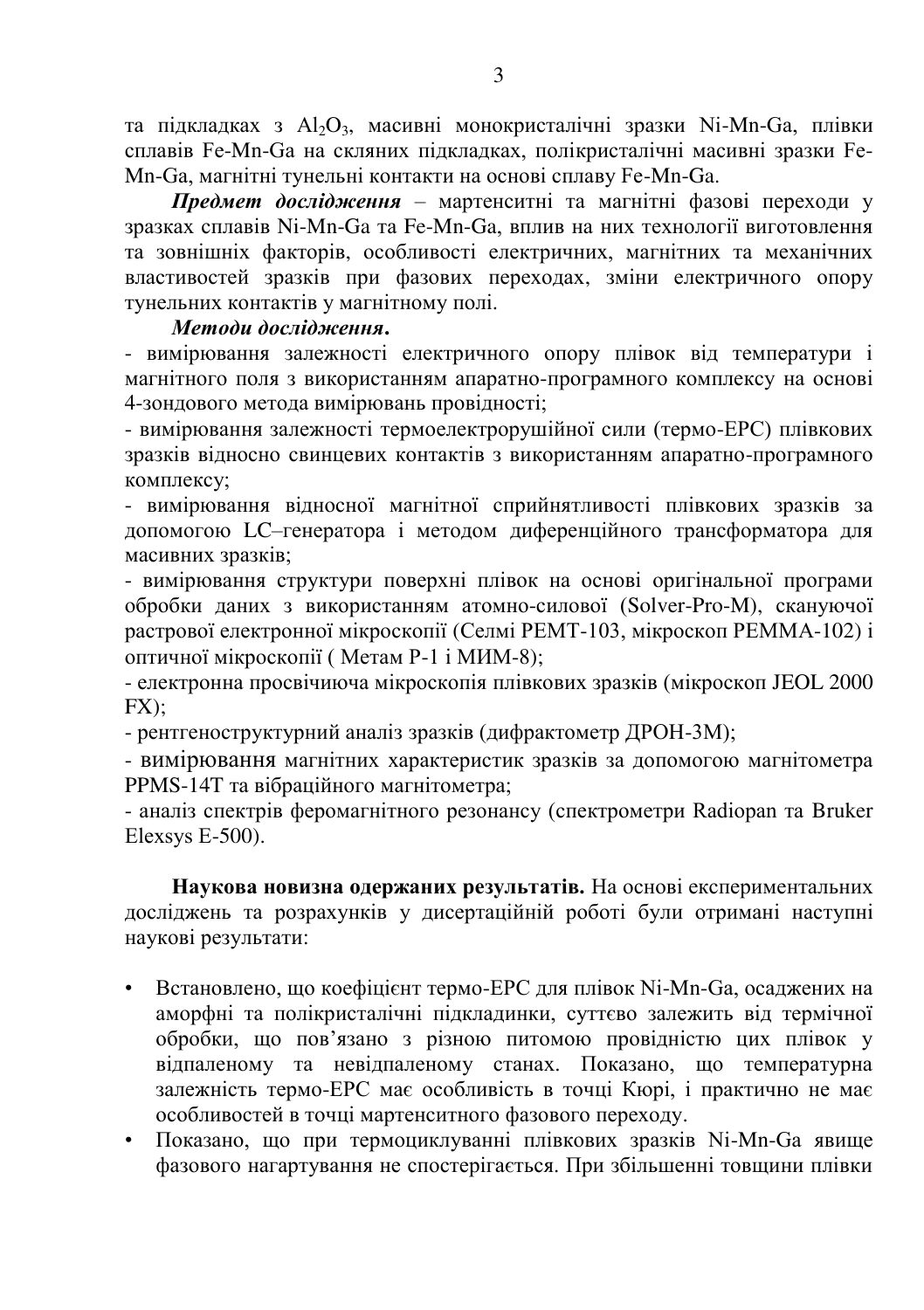розміри зерен також зростають. Зміна розмірів зерен в плівках Ni-Mn-Ga призводить до змішення температури фазових переходів та зміни магнітних та електричних властивостей плівок.

- Визначено, що збільшення впорядкованості плівок сплавів Fe-Mn-Ga, які слугували одним з електродів магнітних тунельних контактів  $Fe<sub>2</sub>MnGa/MgO/Fe<sub>20</sub>Ni<sub>80</sub>$ , приводить до збільшення величини тунельного магнітоопору. На основі проведених досліджень виготовлено тунельні контакти з величиною магнітоопору 20% в магнітному полі 500 Е, що може бути використано для створення датчиків магнітного поля.
- Встановлено, що температурна залежність електроопору зразків сплавів<br>Fe-Mn-Ga суттєво залежить від їх структури, що обумовлено Fe-Mn-Ga суттєво залежить від їх структури, що обумовлено особливостями електронної будови різних кристалічних фаз сплавів Fe-Mn-Ga та ступеня їх впорядкованності. Досліджувані масивні зразки складаються з суміші фаз  $L1_2$  та  $L2_1$ , плівкові - з фази  $L2_1$ .

## Практичне значення одержаних в роботі результатів.

На основі N-подібної залежності опору зразків Ni-Mn-Ga від температури було розроблено генератор на мартенситному переході, який дозволяє провадити термоциклування зразків через точку мартенситного перехолу і вивчати вплив зовнішніх чинників, таких, як магнітне поле, на параметри переходу. За його допомогою було досліджено зсув температури мартенситних переходів у зразках сплаву Ni-Mn-Ga під дією зовнішнього магнітного поля.

У роботі було продемонстровано практичну можливість використання сплаву Fe-Mn-Ga для виготовлення магнітних тунельних контактів і отримані величини магнітоопору, достатні для побудови на їх основі датчиків магнітного поля.

Розроблено програму сегментації атомно-силових зображень поверхні плівок Ni-Mn-Ga з використанням оригінальних алгоритмів, яка може бути застосована для аналізу зображень інших типів. Досліджено вплив складу, підкладки, товщини та відпалу на електричні та магнітні властивості плівок Ni-Mn-Ga та Fe-Mn-Ga, що може бути використано при застосуванні таких плівок в електроніці.

# Особистий внесок здобувача:

здобувач брав участь у розробці експериментальних стендів для вимірювання залежностей опору, термо-ЕРС, магнітної проникності від температури та розробці програмного забезпечення для них. Автором особисто були проведені виміри залежності опору від температури, термо-ЕРС, магнітної проникності, температурне термоциклування зразків, оброблені отримані результати. Самостійно автором проведено дослідження морфології поверхні плівкових зразків і виконано аналіз отриманих **везультатів за допомогою оргінального програмного забезпечення. Автор брав**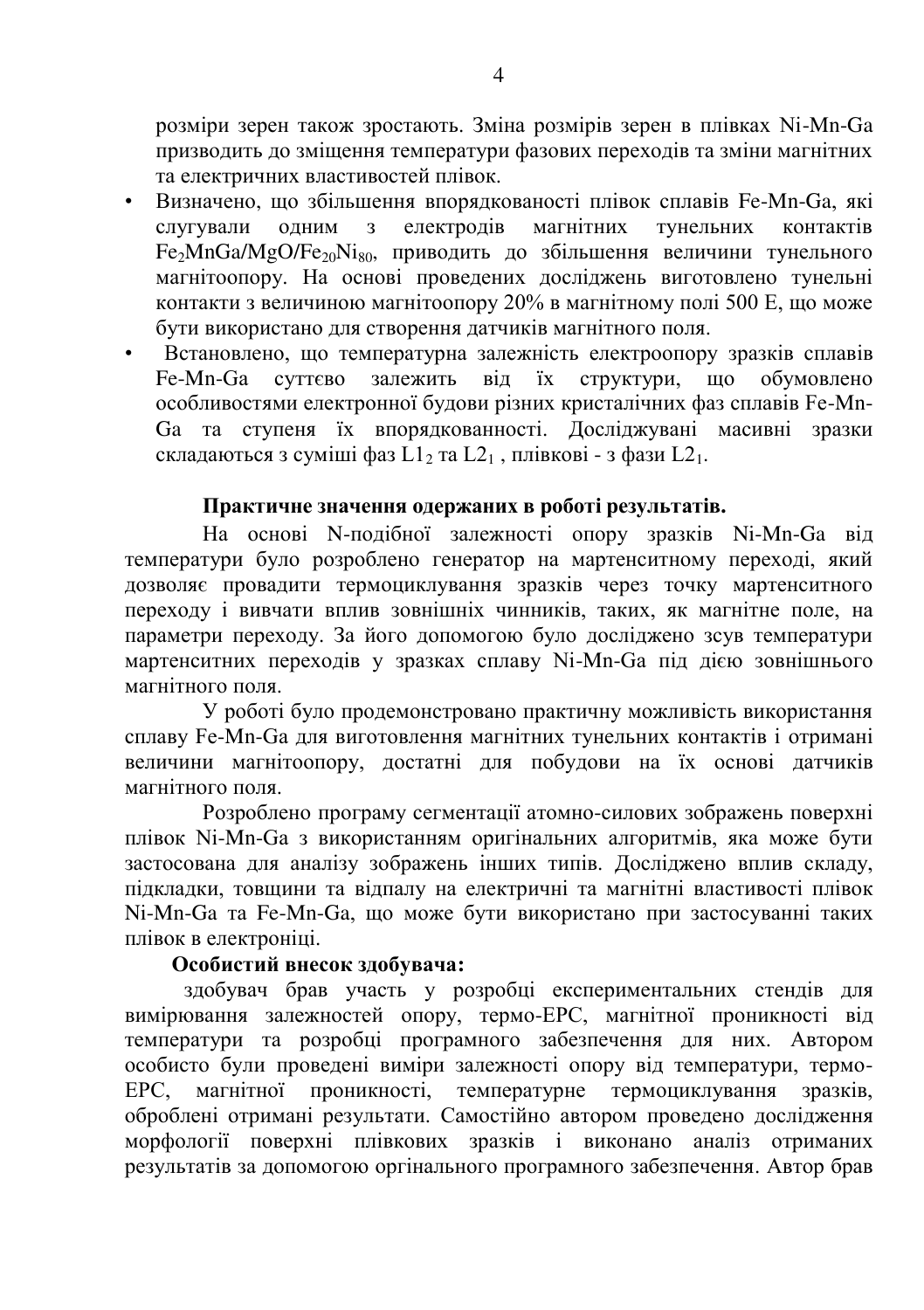активну участь в обговоренні результатів, формуванні висновків, побудові молелей і написанні статей.

Постановка завдань і визначення напрямів досліджень здійснювалася спільно з науковим керівником доктором ф.-м. н. Крупою М. М. згілно плану дисертаційної роботи.

Апробація результатів лисертації. Основні результати лисертаційної роботи доповідались і обговорювались на міжнародних конференціях:

1.International Conference "Functional Materials", Partenit, Ukraine, October 1-6 (2009).

2.International Conference "Functional Materials", Partenit, Ukraine,October 5-10 (2011).

 3.International Conference "Joint European Magnetic Symposia", Parma, Italy, September 9-12 (2012).

4. Міжнародна конференція НАНСИС-2013, Київ, Україна, Листопад 19-22 (2013).

Публікації. Основні результати дисертаційної роботи опубліковані у 9 наукових статтях у провідних фахових журналах з переліку ВАК України [1-9], що входять до наукометричних баз даних: «Radiophysics and Quantum Electronics», «Current Applied Physics», «Журнал нано- та електронної фізики», «Металлофизика и новейшие технологии», «Наноситемы, Наноматериалы, Нанотехнологии», а також у 5 публікаціях конференцій [10-14].

Структура і обсяг дисертації. Дисертація складається із вступу, п'яти розділів, висновків та списку використаних джерел. Загальний обсяг роботи складає 147 сторінок. Робота містить 58 рисунків та 16 таблиць. Список використаних джерел складається із 125 найменувань, розміщених на 9 сторінках.

# **ОСНОВНИЙ ЗМІСТ РОБОТИ**

У **вступі** обтрунтована актуальність теми дисертаційної роботи,<br>мульовані мета й основні залачі лослілження, представлені сформульовані мета й основні задачі дослідження, представлені використовувані методи досліджень. Відмічений зв'язок роботи із науковими темами інституту. Висвітлено наукову новизну і практичне значення отриманих результатів. Наведено список публікацій за темою дисертації, надано інформацію про апробацію отриманих результатів та особистий внесок здобувача у проведену роботу.

**У першому розділі,** «Огляд літератури», представлений огляд літературних лжерел за напрямком лосліджень, на основі якого стисло викладені основні відомості про фізичні властивості сплавів Гейслера. Описані їх склад та структура, вказано, що фізичні властивості сплавів Гейслера залежать від сумарної кількості валентних електронів на зовнішніх електронних оболонках їх компонентів та ступеня впорядкованості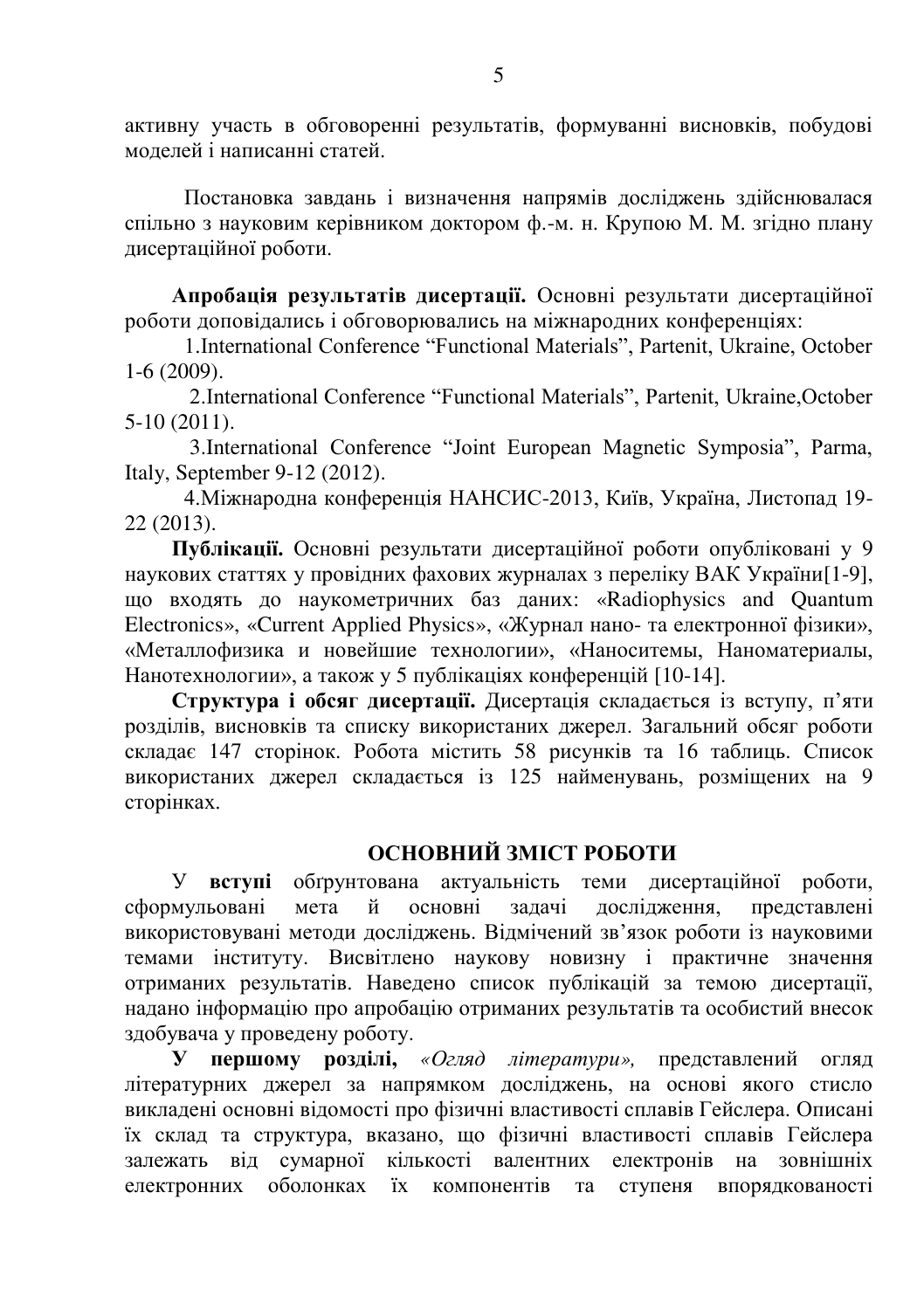кристалічної гратки. Розглянуто основні відомі системи сплавів Гейслера, бивш локладно описано системи сплавів Ni-Mn-Ga та Fe-Mn-Ga. Описано структурні та магнітні фазові переходи, які спостерігаються у цих сплавах, зміни електричних та магнітних властивостей, що супроводжують ці переходи, залежності температур фазових переходів від складу та термообробки зразків  $c$  $\pi$  $n$  $a$ <sub>B</sub> $i$ 

Зазначено, що у сплавах Fe-Mn-Ga спостерігається значна спінова поляризація, що робить їх перспективними для використання у спінтроніці. Розглянуто фізичні основи виникнення тунельного магніторезистивного ефекту і побудови магнітних тунельних контактів.

На основі літературного огляду зроблено висновок, що перспективними для практичного застосування і недостатньо вивченими є плівкові зразки Ni-Mn-Ga та Fe-Mn-Ga, їх особливості в залежності від складу і способів отримання, а також застосування сплавів Fe-Mn-Ga у спінтроніці, тому дисертаційна робота спрямована на докладне вивчення цих питань.

**у другому розділі,** «*Експерементальне обладнання, методика* вимірювання та матеріали», детально описано методи виготовлення масивних та плівкових зразків сплавів Ni-Mn-Ga і Fe-Mn-Ga - електродугова плавка в атмосфері Аг, магнетронне розпорошення та метод спалаху. Структурні, електричні та магнітні властивості зразків вивчалися як за допомогою cтандартних методик, так i з використанням спеціально розробленого обладнання і програмного забезпечення. Для структурних досліджень використовувались рентгенівський дифрактометр ДРОН-3М та просвічуючий eлектронний мікроскоп JEOL 2000 FX. Магнітні властивості сплавів досліджувались за допомогою вібраційного магнітометра та магнітометра PPMS-14T Quantum Design, ΦMP спектрометрів Radiopan та Bruker Elexsys E-500. Морфологія поверхні плівкових зразків досліджувалась за допомогою атомно-силової оптичної та растрової електронної мікроскопії. Лля вимірювання залежностей електричного опору зразків від температури та магнітного поля, а також для виміру термо-ЕРС було зібрано спеціальні стенди. Відносна магнітна сприйнятливість визначалась за допомогою LC-<br>генератора і методом диференціального трансформатора. Для генератора і методом диференціального трансформатора. Для дилатометричних вимірювань було використано індукційний датчик лінійного переміщення - реєструючу систему 217. Для проведення багаторазового термоциклування зразків через точки прямого та зворотнього мартенситних переходів було розроблено генератор на мартенситному переході. У розділі наведено його схему, докладно розглянуто принцип роботи, проведено чисельне моделювання роботи генератора у різних режимах.

**Ɍɪɟɬɿɣ ɪɨɡɞɿɥ,** *«Ɇɨɪɮɨɥɨɝіɹ ɩɨɜɟɪɯɧі ɩɥіɜɨɤ Ni-Mn-Ga ɬɚ Fe-Mn-Ga»,* присвячено вивченню особливостей структури поверхні плівок Ni-Mn-Ga та Fe-Mn-Ga і впливу особливостей будови поверхні плівок на їх фізичні властивості. Властивості плівкових матеріалів істотно залежать від структури їх поверхні.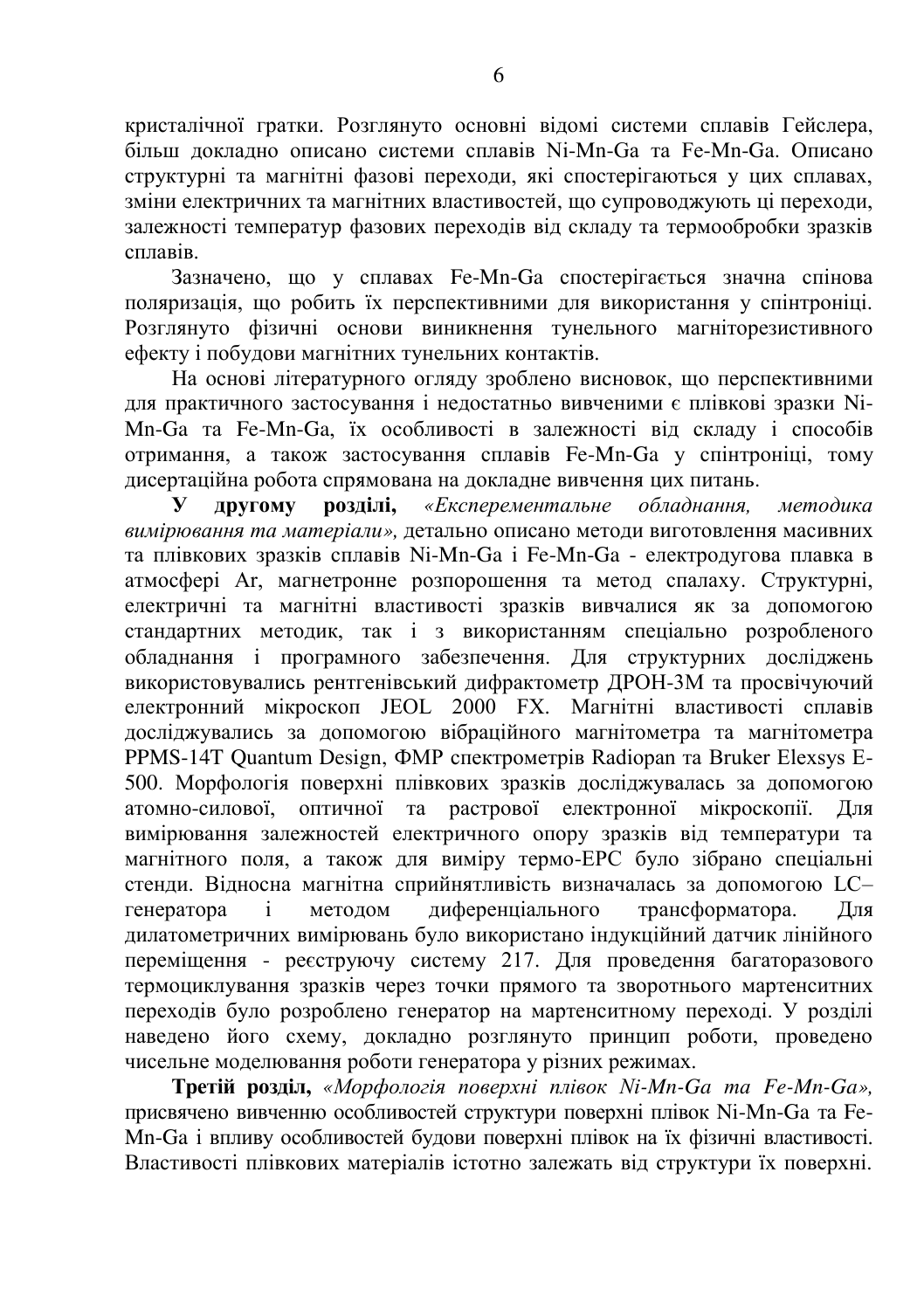Морфологія поверхні плівок вивчалась методами атомно-силової, оптичної та скануючої растрової електронної мікроскопії. Найбільш цікаві результати було отримано за допомогою атомно-силової мікроскопії, оскільки вона дає реальну тривимірну картину поверхні.



Рис.1. Атомно-силові зображення поверхні. 1 плівка  $5.0$  мкм  $Ni_{49.5}Mn_{28}Ga_{22.5}$  Ha  $Al_2O_3$ .  $\overline{B}$ илпал 1273 K, 2 - 0,2 мкм Ni<sub>52</sub>Mn<sub>24</sub>Ga<sub>24</sub> Hai  $Al_2O_2$ . відпал 1273 К, 3 - 0,1 мкм  $Ni<sub>52</sub>Mn<sub>24</sub>Ga<sub>24</sub>$  на  $Al<sub>2</sub>O<sub>3</sub>$ , відпал  $1273$  K, 4 - 1,0 MKM<br>Ni<sub>s</sub> Mn<sub>24</sub> Ga<sub>24</sub> ha ckill <u>6</u>e3  $N$ i<sub>52</sub> $Mn_{24}Ga_{24}$   $_{\text{Ha}}$ відпалу.

Рис. 2. Гістограми розподілу висот, по  $X$  - висота в нм, по Y - кількість пікселів 1 плівка 0,2 мкм  $N_i$ <sub>52</sub> $Mn_{24}Ga_{24}$ на склі, без відпалу, 2 - 0,2 MKM  $Ni_{52}Mn_{24}Ga_{24}$  Ha  $Al_2O_3$ , вілпал 1273 K, 3 - 0,1 мкм  $Ni<sub>52</sub>Mn<sub>24</sub>Ga<sub>24</sub>$  на  $Al<sub>2</sub>O<sub>3</sub>$ , відпал 1273 K, 4 - 5,0 MKM  $Ni<sub>49</sub>5Mn<sub>28</sub>Ga<sub>22</sub>5 Ha$  $Al_2O_3$ . вілпал 1273 K.

Всі плівкові зразки Ni-Mn-Ga та Fe-Mn-Ga на скляній підкладці мають суцільну, відносно рівну поверхню, без помітної зернистої структури. Структура поверхні плівок на скляній підкладці мало залежить від складу, товщини і температурної обробки. Відпалені плівки Ni-Mn-Ga на підкладці Al<sub>2</sub>O<sub>3</sub> мають яскраво виражений рельєф, характер якого залежить від товщини плівки. Плівки товщиною  $h = 0,1$  мкм мають острівцеву структуру, при  $h = 0,2$ мкм острівці з'єднуються і утворюють неперервну сітку, між ними залишаються досить широкі області меншої висоти. При товщині 1 та 5 мкм плівка стає суцільною і складається з великих, рівних і відносно однорідних ділянок, розділених вузькими границями. Кількість зерен більша для тонких плівок, розмір зерен – для більш товстих, суцільних. Середня різниця висот на поверхні зерен зменшується з ростом товщини плівки, коефіцієнт заповнення, співвідношення суми площ всіх зерен та всієї площі зображення - зростає. Для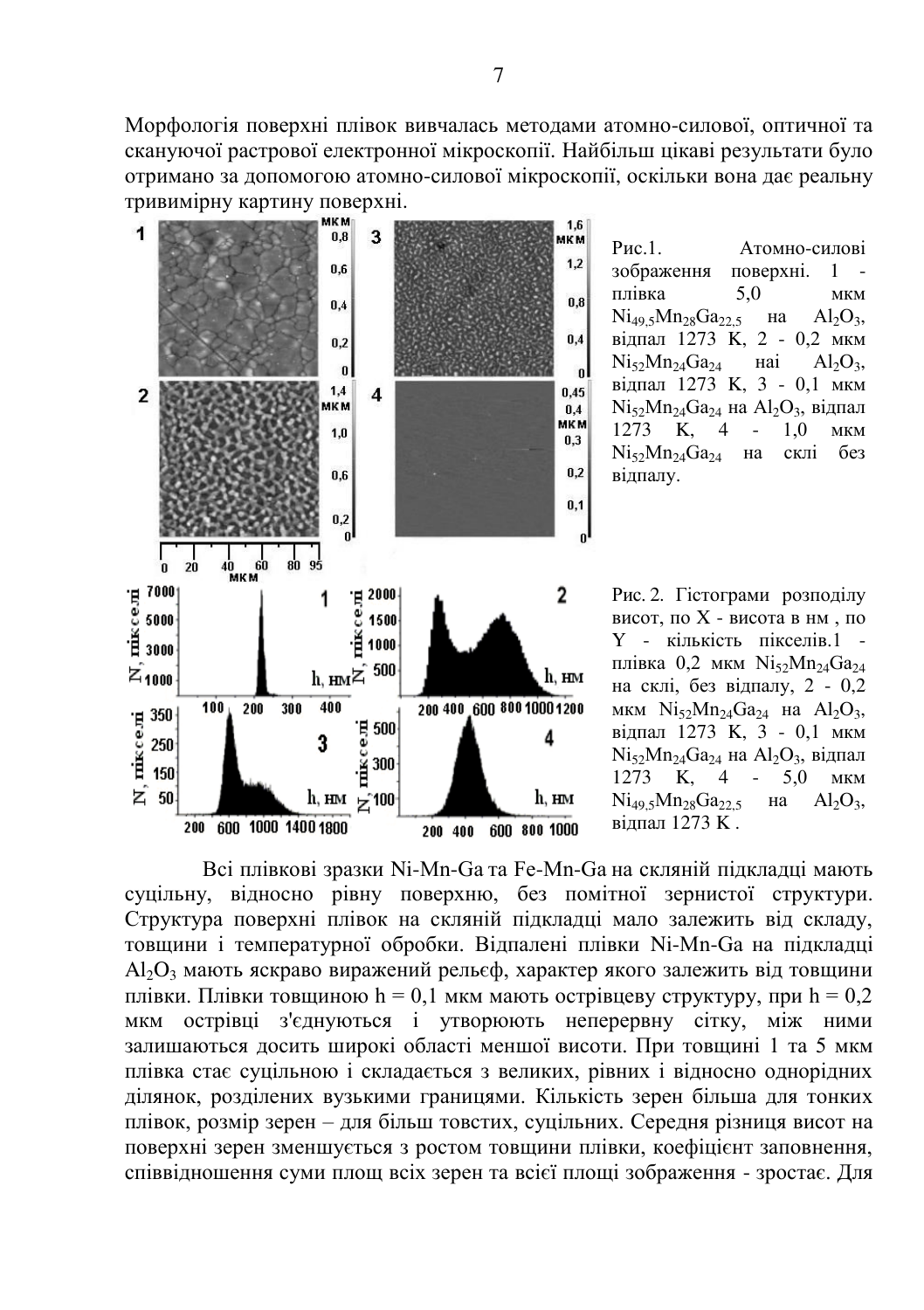плівки товщиною 0,1 мкм, яка не проводить електричний струм, коефіцієнт заповнення менше порогу перколяції 0,5 для двовимірних систем, для плівки товщиною 0,2 мкм, яка суцільна та електропровідна – більше 0,5. Діаграми розподілу висот мають різний вигляд для розглянутих типів плівок – близький до розподілу Гауса з 1-м максимумом для плівок на склі, розподіли з 2-ма максимумами для острівцевих та сітчастих плівок, розподіл з 1-м максимумом та великою дисперсією для суцільних плівок на Al<sub>2</sub>O<sub>3</sub>. Також суттєво різні значення для різних типів морфології поверхні мають статистичні морфології поверхні мають характеристики – середня різниця висот, середня шорсткість, середньоквадратичне відхилення висоти, інформаційна ентропія – для плівок на Al<sub>2</sub>O<sub>3</sub> значення названих параметрів більше, що вказує на більш складний рельєф їх поверхні. Дослідження поверхні плівок за допомогою оптичного та • скануючого растрового мікроскопу підтверджує наявність описаних вище особливостей їх рельєфу. Для деякількох зразків було зроблено мікроаналіз за допомогою растрового електронного мікроскопа-аналізатора РЕММА-102. Було встановлено, що для плівок Ni-Mn-Ga товщиною 0,1-0,2 мкм на Al<sub>2</sub>O<sub>3</sub> в проміжках між острівцями металічне покриття майже відсутнє, у більш  $\overline{1}$ овстих – металічний шар існує на всій площи плівки.

Поверхневі структури у плівках на  $Al_2O_3$  дуже схожі на описані у літературі, що виникають у процесі росту плівки - зародки, з яких утворюються острівці, які при зростанні у процесі коалесценції спочатку з'єднуються у неперервну сітчасту структуру, потім при подальшому рості поступово заповнюються вільні місця і плівка стає суцільною. Така морфологія поверхні може утворюватися як при напилені плівки, так і при відпалі при температурі 1273 К. За даними рентгеноструктурного аналізу після відпалу розмір кристалітів на підкладці з  $Al_2O_3$  значно більший, ніж на підкладці зі скла. Можна припустити, що ця різниця викликана більш високою температурою відпалу для плівок Ni-Mn-Ga на підкладці з Al<sub>2</sub>O<sub>3</sub>, яка близька до температури плавлення (1380 К). Рекристалізація металів проходить у дві стадії. На першому етапі відбувається виникнення невеликих, хаотично **орієнтованих кристалів**, які на другому етапі, зростають, зливаючись і ɩɨɝɥɢɧɚɸɱɢ ɨɞɢɧ ɨɞɧɨɝɨ. Ɇɨɠɧɚ ɩɪɢɩɭɫɬɢɬɢ, ɳɨ ɞɥɹ ɫɤɥɹɧɢɯ ɩɿɞɤɥɚɞɨɤ ɩɪɢ 873 К відбувається тільки перший етап рекристалізації, а для  $\text{Al}_2\text{O}_3$  при 1273 К  $-$  обилва.

Четвертий розділ, «Структурні, електричні та магнітні властивості сплаву Ni-Mn-Ga» складається з п'яти підрозділів і присвячений дослідженню структури та властивостей зразків сплавів Ni-Mn-Ga, у вигляді масивних ионокристалічних та полікристалічних плівкових зразків, особливостям мартенситних та магнітних фазових переходів у них в залежності від складу, структури та термообробки зразків.

У підрозділі 4.1 наведено результати рентгеноструктурного аналізу плівкових зразків Ni-Mn-Ga. Показано, що після відпалу плівки з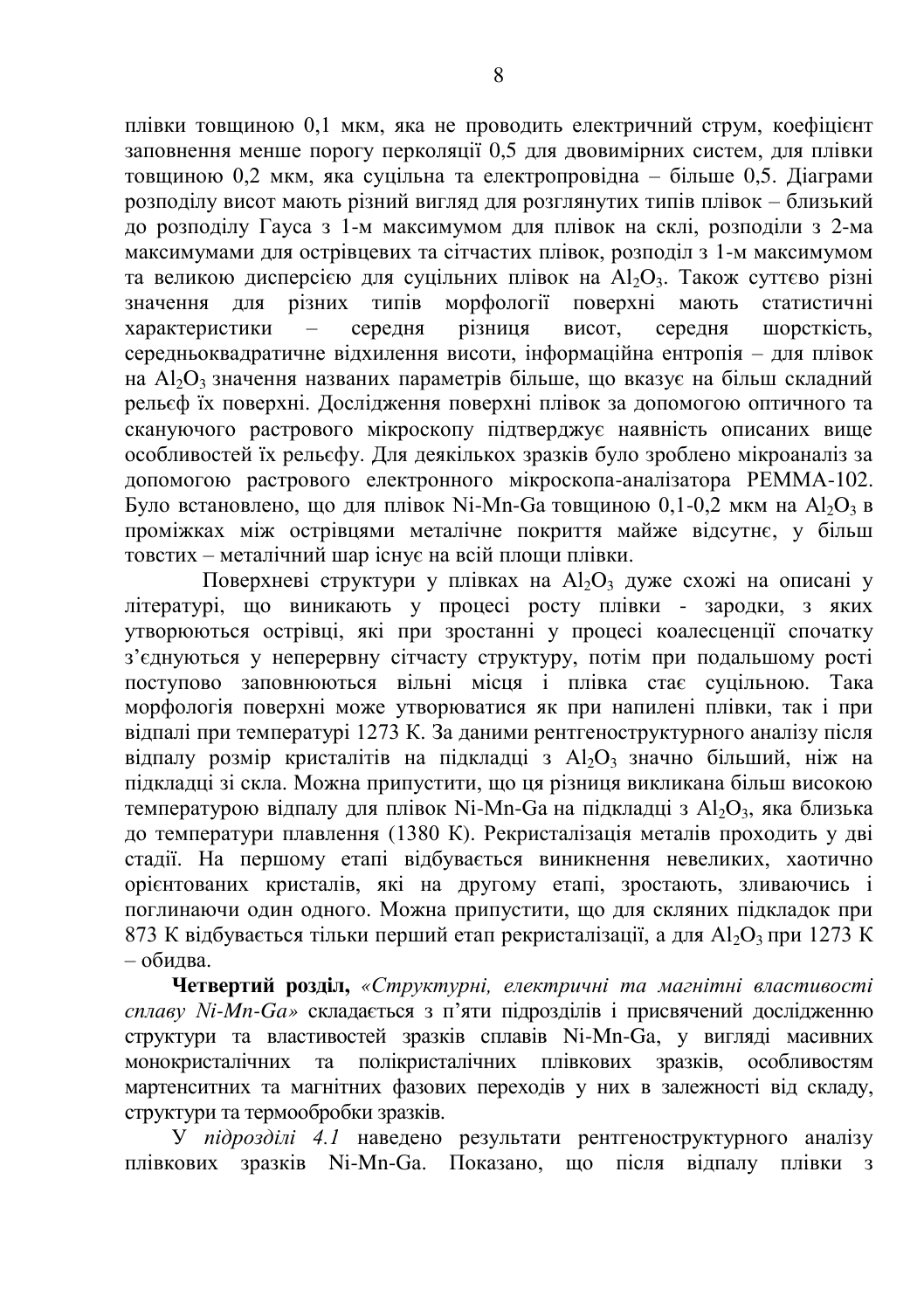квазіаморфного переходять у полікристалічний стан. Оцінено розміри кристалітів у вілпалених плівках.

У підрозділі 4.2 наведено результати дослідження електричних властивостей плівкових та монокристалічних зразків Ni-Mn-Ga. За залежністю опору від температури нами були визначені температури мартенситних переходів і температура Кюрі. Опір визначався 4-зондовим методом в діапазоні 150 - 400К. Невідпалені плівки мають від'ємний температурний коефіцієнт опору, величина якого практично не залежить від складу й товщини плівки, в діапазоні 273-373 K опір змінюється приблизно на 2%. Це якісно співпадає з температурною залежністю питомого опору немагнітних аморфних сплавів при високих температурах. Після відпалу температурний коефіцієнт опору стає додатнім, в області прямого та зворотнього мартенситних переходів та в точці Кюрі на графіку залежності з'являються особливі точки. Зміна опору при мартенситному переході більша для плівок на  $Al_2O_3$  ніж на склі. За однакових умов більша для  $Ni_{49,5}Mn_{28}Ga_{22,5}$  ніж для  $Ni_{52}Mn_{24}Ga_{24}$ . Також для  $Ni<sub>495</sub>Mn<sub>28</sub>Ga<sub>225</sub>$  вищі температури прямого і зворотнього мартенситних переходів і точка Кюрі. У більшості випадків температури мартенситних переходів зменшуються при зменшенні товщини плівки.



Рис.3. Залежність опору плівок від температури. 1 – Ni<sub>49,5</sub>Mn<sub>28</sub>Ga<sub>22,5,</sub> 5 мкм, на Al<sub>2</sub>O<sub>3,</sub> 1273 K, 2 - Ni<sub>52</sub>Mn<sub>24</sub>Ga<sub>24</sub> 0,4 мкм, на склі без відпалу.



Рис. 4. Залежність опору монокристалу Ni<sub>50,9</sub>Mn<sub>29,43</sub>Ga<sub>19,67</sub>, від температури. 1 напрямок [001], відносна зміна опору 18,1%, 2 - напрямок [100], відносна зміна опору 15,4%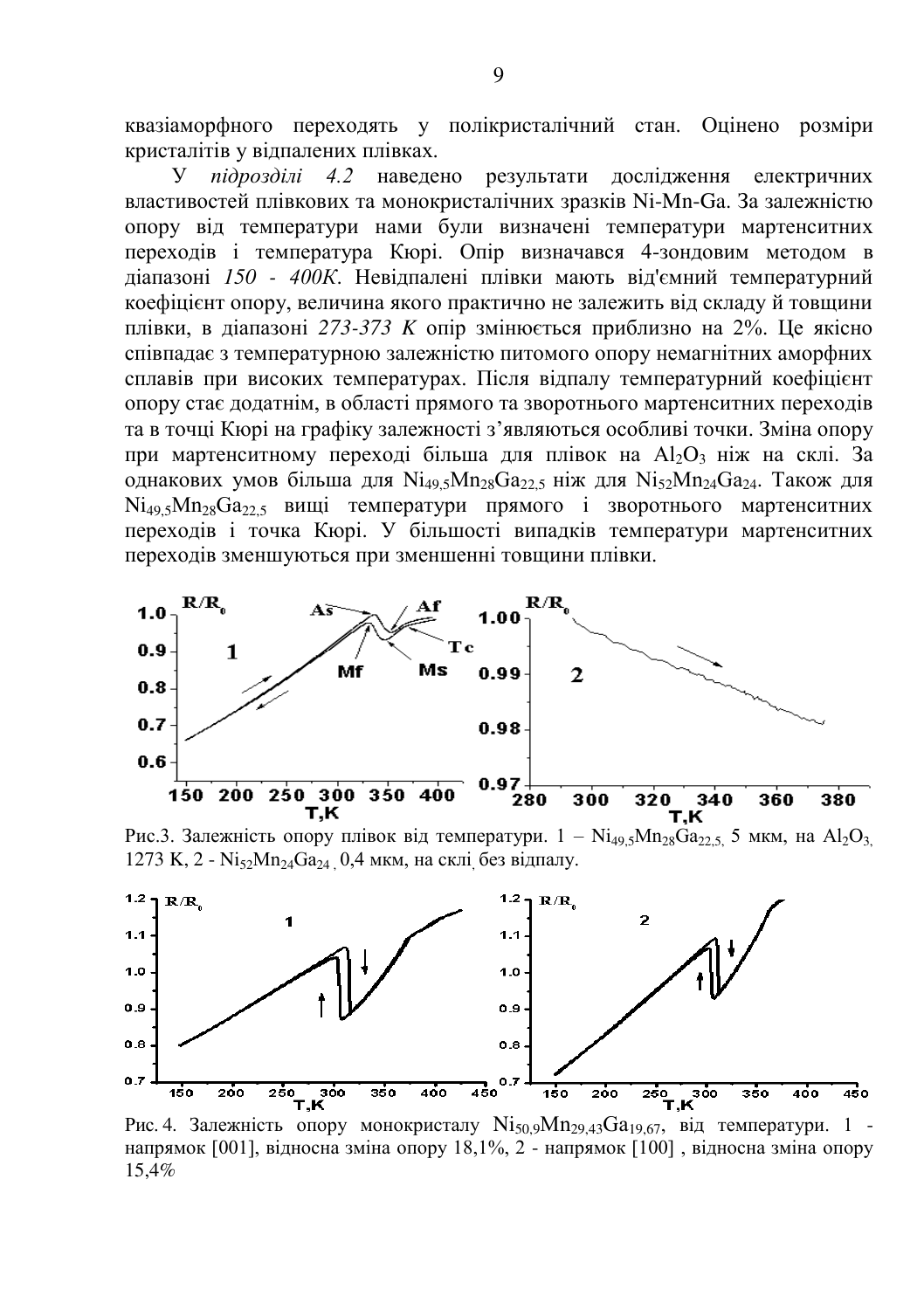Для зразка монокристалу Ni<sub>50.9</sub>Mn<sub>29.43</sub>Ga<sub>19.67</sub> було виміряно залежність опору від температури для різних кристалографічних напрямків. З отриманих залежностей було визначено точки фазових переходів -  $M_s = 311.6$  K,  $M_f =$ 314,6 K, A<sub>s</sub> = 302,7 K, A<sub>f</sub> = 306,1 K, температура Кюрі Т<sub>c</sub> = 366,3 К. При мартенситному переході зміна опору складає 18.1% для напрямку [001] і 15.4% для [100]. Виміри показують значну анізотропію електричного опору в залежності від кристалографічної орієнтації зразка. Основною відмінністю мартенситного переходу у монокристалі від переходу у полікристалічній плівці є анізотропія фізичних властивостей в залежності від кристалографічного напрямку, також значно зменшуються діапазони температур, у яких співіснують мартенситна та аустенітна фази. Для плівкових зразків вимірювалась залежність термоелектрорушійної сили від температури відносно свинцевих контактів у діапазоні 273 - 400 К. Коефіцієнт термо-ЕРС для невідпалених плівок приблизно у 2,5 менше, ніж для відпалених. Залежності термо-ЕРС від температури для відпалених плівок мають точку перегину, що відповідає температурі Кюрі, у точках мартенситного переходу особливостей не спостерігається. Це можна пояснити невеликою зміною густини електронних станів біля рівня Фермі при мартенситному переході у иослілжуваних сплавах.



Рис.5. Залежність термо-ЕРС від температури.  $1 - \text{Ni}_{52} \text{Mn}_{24} \text{Ga}_{24}$ , 0,6 мкм, на склі, без відпалу, 2 – Ni<sub>49,5</sub>Mn<sub>28</sub>Ga<sub>22,5</sub>, 0,4 мкм, на склі, 873K.

Для відпалених плівок було якісно перевірено вплив постійного магнітного поля 1,4 кЕ, нормального до поверхні зразка, на температурну залежність термо-ЕРС. При цьому було зафіксовано зменшення абсолютних значень термо-ЕРС у полі, особливо вище точки Кюрі у парамагнітному стані, коли у зразку зникають внутрішні поля магнітних доменів.

У підрозділі 4.3 наведено результати дилатометричних досліджень монокристалу Ni<sub>50,9</sub>Mn<sub>29,43</sub>Ga<sub>19,67</sub>. Було виміряно залежність лінійних розмірів зразка від температури вздовж різних кристалографічних напрямків. При мартенситному переході спостерігалося зменшення лінійних розмірів на 1,9% для напрямку [001] і на 1.6% для [010], для напрямку [100] спостерігалося збільшення розмірів на 2,1%. Такий результат можна пояснити тим, що в мартенситному стані матеріал складається з розорієнтованих структурних доменів. Напрямку, у якому відбувається розширення, відповідає більша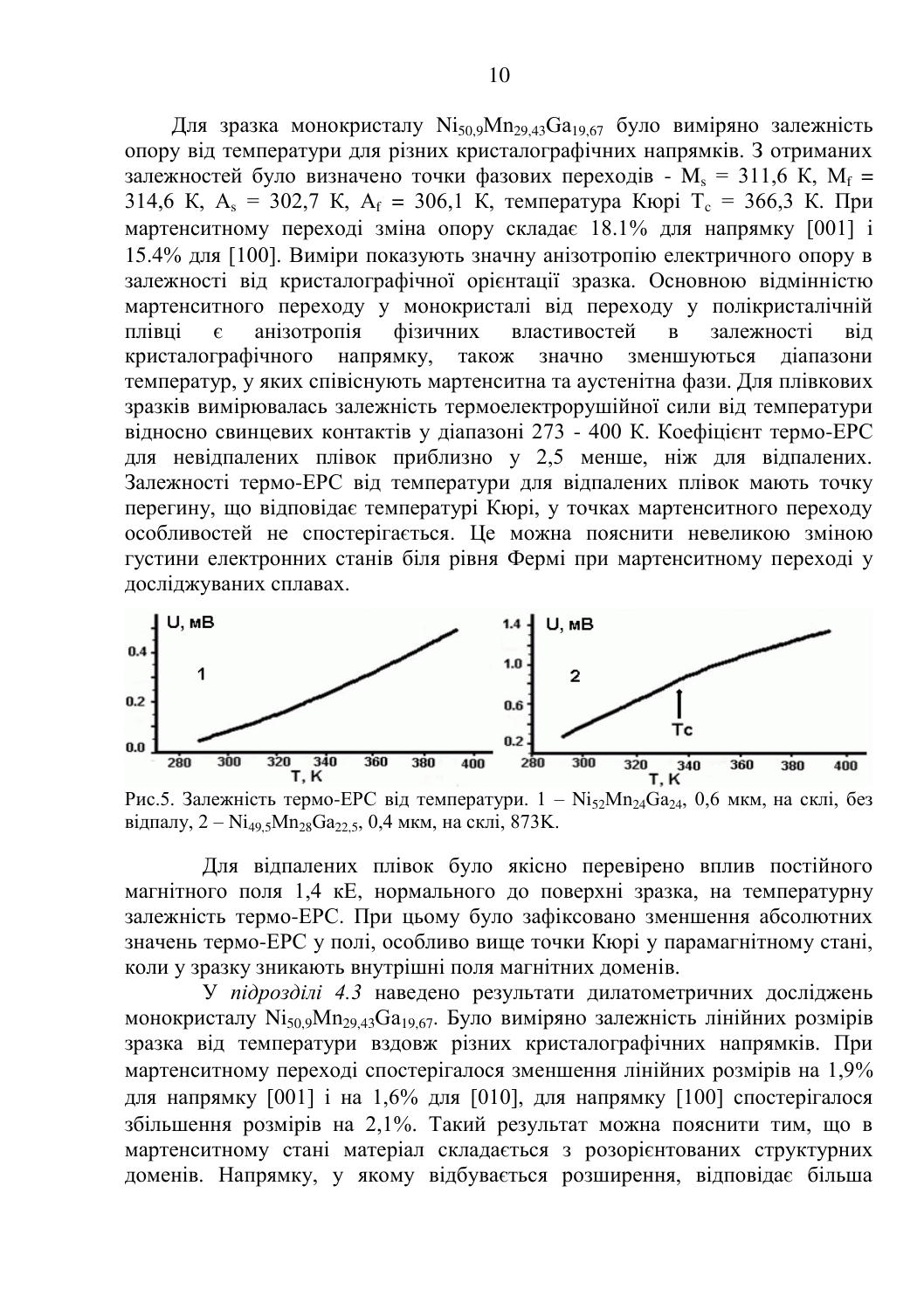об'ємна частка доменів з короткою віссю, спрямованою вздовж напрямку вимірювання. Також слід вілзначити незначну міцність зразка, при термоциклуванні зразок з обробленою поверхнею руйнується приблизно через  $10 \overline{u}$ 

У підрозділі 4.4 розглядаються магнітні властивості зразків сплавів Ni-Mn-Ga. Відносна магнітна проникність плівок вимірювалась за допомогою LCгенератора, в котушку індуктивності якого було поміщено досліджуваний зразок. Ця методика не дозволяє визначити абсолютні значення магнітної проникності, але дає можливість отримати температури фазових переходів. Знайдені температури переходів близькы до температур, отриманих з аналізу графіків опору. Для масивного монокристалічного зразка залежність відносної магнітної проникності від температури вимірювалась методом диференційного трансформатора, у точці мартенситного переходу відносна магнітна трансформатора, у точці мартенситного переходу відносна магнітна проникність змінюється на 22,7%, магнітна проникність вище в аустенітному стані. Методом феромагнітного резонансу було досліджено два зразки відпаленої та невідпаленої плівки Ni-Mn-Ga. Дослідження провадилось в діапазоні температур 310-360 К з кроком 10 К. У відпаленій плівці спостерігалися лінії поглинання аустеніту та мартенситу, інтенсивність яких<br>змінювалась при проходженні зворотнього мартенситного переходу. змінювалась при прохолженні зворотнього мартенситного перехолу, температура переходу близька до значень, отриманими у попередніх дослідах. У невідпаленому зразку мартенситний перехід не відбувається і змін у спектрі ФМР не спостерігалося. Для лослілження впливу зовнішніх факторів на протікання мартенситного переходу у зразках Ni-Mn-Ga та їх термоциклування нами було розроблено генератор на мартенситному переході. Генератор складається з апаратної та програмної частини. Програма відстежує точки перегину залежності опору від температури, які відповідають мартенситним переходам, та керує роботою нагрівача. У зразку багато разів повторюється прямий та зворотній мартенситні переходи. Така схема дає можливість дослідити явище фазового нагартування і вплив зовнішнього магнітного поля на мартенситний перехід.



Рис.6. Приклад роботи генератора на мартенситному переході без поля і в полі 17,5 кЕ в плошині плівки, зразок  $Ni<sub>495</sub>Mn<sub>28</sub>Ga<sub>225</sub>$   $Ha$   $Al<sub>2</sub>O<sub>3</sub>$ , товщиною 5 мкм, відпалений при 1273 К.

Було встановлено, що фазове нагартування у плівкових зразках не спостерігається. Зовнішнє магнітне поле викликає зростання температури мартенситних переходів. Для плівки  $Ni_{49}$ <sub>5</sub> $Mn_{28}Ga_{22}$ , товщиною 5 мкм, на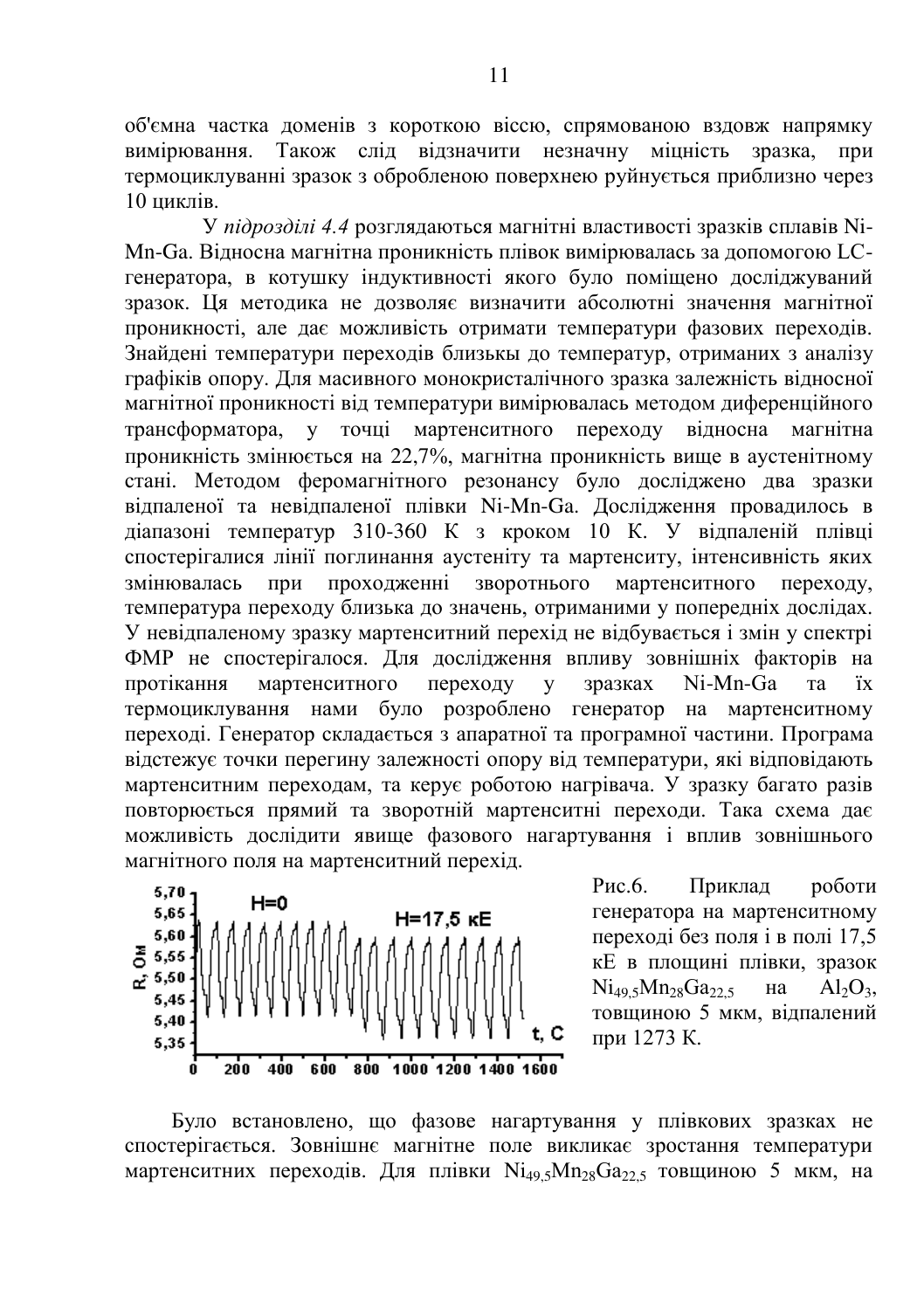підкладці з Al<sub>2</sub>O<sub>3</sub>, відпаленій при 1273 К, в перпендикулярному полі 17,5 кЕ спостерігалося зростання температури аустенітного переходу  $\Delta A_f$  = 1,43±0,17 К, в паралельному полі 15,5 кЕ -  $\Delta A_f = 1,55 \pm 0,09$  К.

У підрозділі 4.5 розглядаються особливості мартенситних переходів у зразках Ni-Mn-Ga. У більшості досліджуваних зразків спостерігається термопружний мартенситний фазовий перехід, який відбувається у деякому діапазоні температур і характеризується температурами початку і кінця переходу. До такого переходу можна застосувати теорію розмитих фазових переходів (Малыгин Г.А., УФН, 2001г, т.171, №2, с.187-212). З цієї теорії випливає, що логарифм співвідношення об'ємів мартенситної та аустенітної фаз буде лінійно залежати від температури. Для оцінки можливості •<br>застосування теорії розмитих фазових переходів до мартенситних переходів у досліджуваних зразках Ni-Mn-Ga було проаналізовано їх залежності опору і лінійних розмірів від температури. Мартенситна та аустенітна фази мають різні температурні коефіцієнти опору. В області мартенситного переходу, коли співіснують обидві фази, повний опір зразка у першому наближенні буде складатися з суми опорів кожної фази, пропорційно об'ємній частці цих фаз. Було проаналізовано залежності опору зразків від температури та знайдено функцію залежності об'ємної частки мартенситу від температури, *f(t)*. Обчислено логарифм співвідношення об'ємів мартенситної та аустенітної фази  $ln((1-f(t))/f(t))$ , побудовано графік та проведено його лінійну апроксимацію. Залежність  $ln((1-f(t))/f(t))$  найбільш близька до лінійної для плівок на підкладці з Al<sub>2</sub>O<sub>3</sub>, для інших зразків похибка апроксимації значно більша. Загалом розрахунки підтверджують можливість застосування теорії розмитих фазових переходів до мартенситних переходів у зразках Ni-Mn-Ga, розглянутих у нашій роботі.

У розділі було показано, що при збільшенні товщини плівки Ni-Mn-Ga зростають розміри зерен. Зміна розмірів зерна в плівках Ni-Mn-Ga призводить до зміщення температури фазових переходів та зміни магнітних та електричних властивостей плівок. Коефіцієнт термо-ЕРС для невідпалених плівок Ni-Mn-Ga у 2,5 рази менше, ніж для відпалених, що пов'язано з різною питомою провідністю цих плівок у відпаленому та невідпаленому станах. Температурна залежність термо-ЕРС має особливість в точці Кюрі, і майже не має особливостей в точці мартенситного переходу. На основі особливостей залежності опору від температури в області мартенситного переходу розроблено і побудовано низькочастотний генератор, який дозволяє проводити ълицературне циклування зразка. Це підвищує точність вимірів впливу зовнішніх факторів на характер мартенситних перетворень. Було визначено зсув в магнітному полі точок мартенситних переходів і відсутність фазового нагартування при мартенситних переходах у плівкових зразках. На основі аналізу залежності опору від температури було показано можливість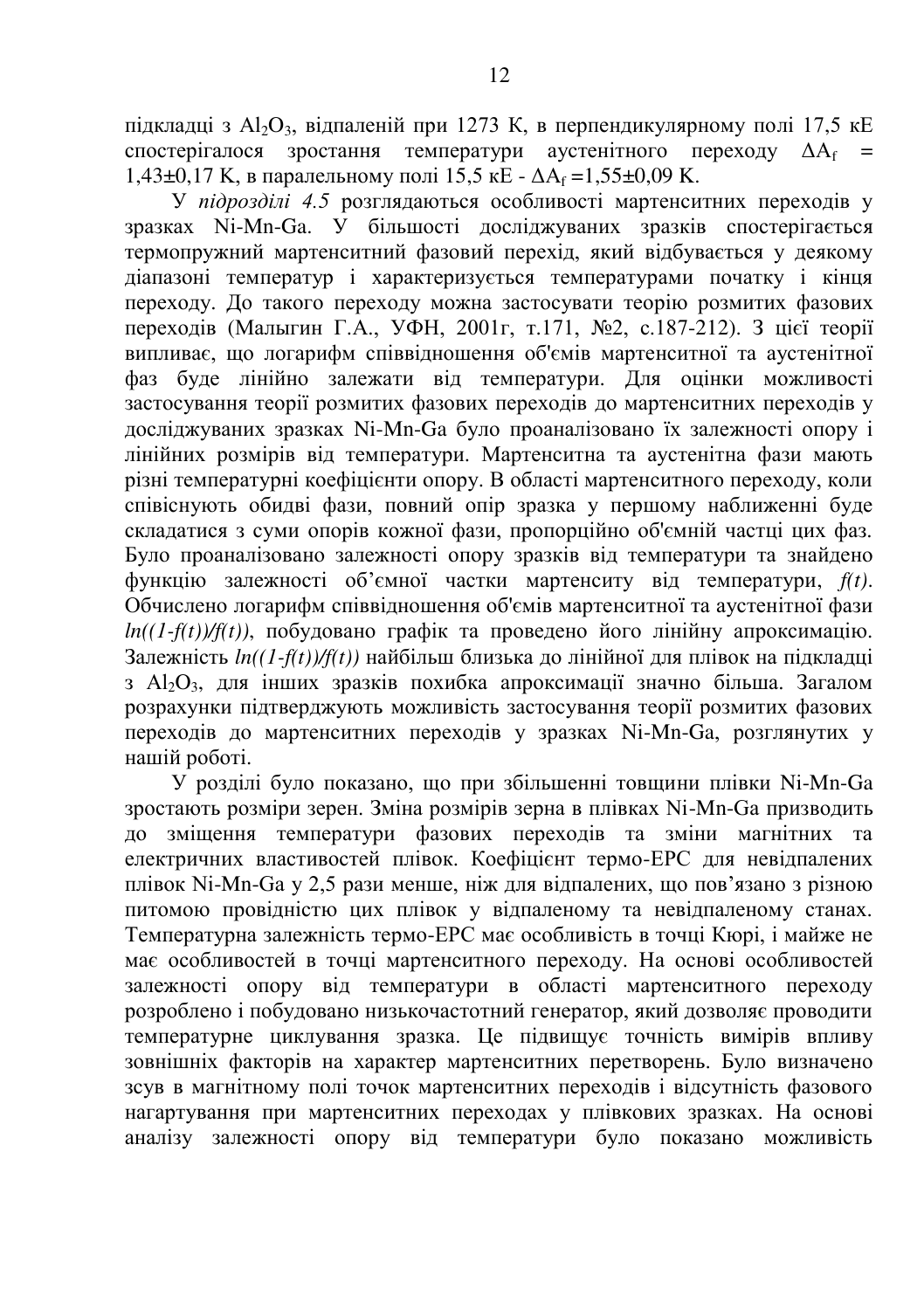застосування теорії розмитих фазових переходів до мартенситних переходів у розглянутих зразках Ni-Mn-Ga.

П'ятий розділ «Структурні, електричні та магнітні властивості сплаву *Fe-Mn-Ga»* складається із трьох підрозділів і присвячений дослідженню структури та властивостей зразків сплавів Fe-Mn-Ga, у вигляді масивних полікристалічних та плівкових зразків.

У підрозділі 5.1. докладно описані методи отримання зразків і представлені результати досліджень їх структури за допомогою результати досліджень їх структури за допомогою **рентгеноструктурного аналізу та електронної просвічуючої мікроскопії.** Магнітні властивості зразків досліджувались за допомогою вібраційного магнетометру та спектрометру Radiopan. Сплав Fe-Mn-Ga, склад якого близький до стехіометричного, може кристалізуватися у дві фази - L12, яка антиферомагнітна при низьких температурах та малих зовнішніх магнітних полях та L2<sub>1</sub>, яка ферімагнітна при  $T \le 200$  К. У сплаві Fe-Mn-Ga фази L1<sub>2</sub> та L2<sub>1</sub> можуть бути сформовані майже з однаковою ймовірністю через малу різницю між повними енергіями фаз: Δ*Ε*=60 меВ. У двофазних сплавах Fe-Mn-Ga можуть спостерігатися комбіновані магнітні властивості. Нами було виготовлено 3 масивні полікристалічні зразки сплаву Гейслера наступних складів: сплав 1 -  $Fe_{50,1}Mn_{22,7}Ga_{27,2}$ , сплав 2 -  $Fe_{50,3}Mn_{21,7}Ga_{28,0}$  та сплав 3 - $Fe<sub>51.6</sub>Mn<sub>17.8</sub>Ga<sub>30.6</sub>$ . Злитки сплаву 1 відпалювали при 1220 К протягом 96 годин і потім гартували у воді з льодом, інші сплави відпалювали при 1020 К протягом 50 годин, потім повільно охолоджували. Структура сплавів досліджувалась методом рентгенівської дифракції, виміряні спектри досліджувалась методом рентгенівської дифракції, виміряні спектри порівнювались з модельними. У сплавах  $Fe_{50,1}Mn_{22,7}Ga_{27,2}$  та  $Fe_{50,3}Mn_{21,7}Ga_{28,0}$ присутні рефлекси, характерні для невпорядкованих L21 (тобто об'ємноцентрованої кубічної фази – ОЦК) та L12 (тобто гранецентрованої кубічної фази –  $\Gamma$ ЦК) фаз, у спектрі сплаву  $Fe_{51.6}Mn_{17.8}Ga_{30.6}$  присутні лише рефлекси для L2<sub>1</sub> (ОЦК) фази. Вміст L1<sub>2</sub> (ГЦК) та L2<sub>1</sub> (ОЦК) фаз в сплавах 1 та 2, оцінений за співвідношенням найбільш інтенсивних ліній, складає 70,6 % та 29,4 %, а також 39 % та 61 %, відповідно. Було виміряно залежність відносної магнітної проникності у для 3-х зразків. У сплаві 3 відбувається тільки один магнітний перехід, у сплавах 1 та 2, які складаються з 2-х фаз, 3 магнітні переходи. Плівки сплаву Fe-Mn-Ga були виготовлені двома методами методом спалаху та шляхом магнетронного розпорошення масивної мішені. Напилення провадилось на скляну підкладку, товщина плівки близько 0,1 мкм. Для формування різних структурних станів в плівках сплавів під час осадження змінювалася температура підкладки та температура відпалу. Для плівок, отриманих методом спалаху, провадилось осадження на холодну підкладку 78 К, холодну підкладку 78 К з наступним відпалом при 720 К і на підкладку, нагріту до 720К. За допомогою електронного просвічуючого мікроскопа було визначено, що у першому випадку плівка аморфна, у другому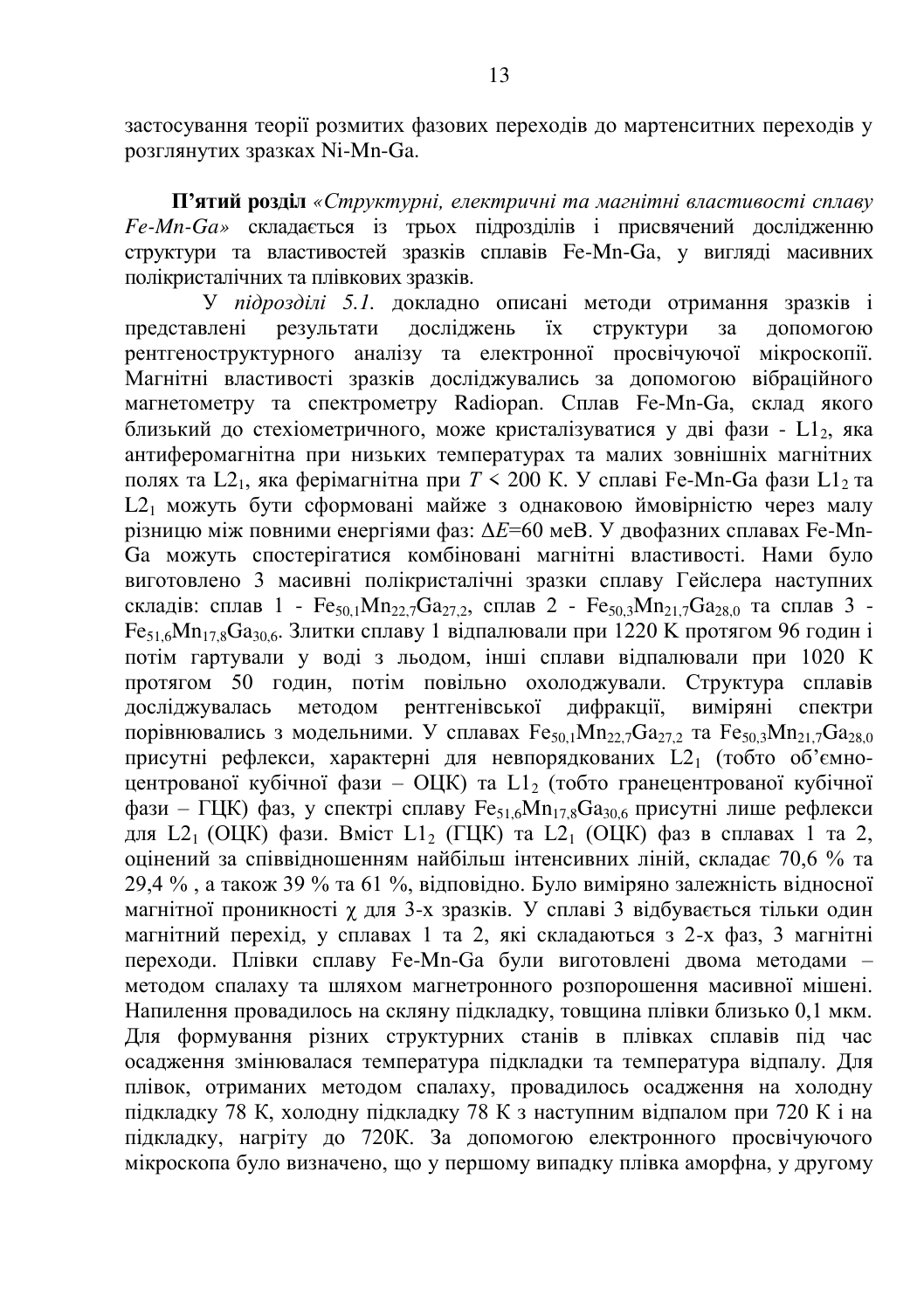– дрібнокристалічна зі структурою В2, у третьому – крупнокристалічна зі структурою В2. Дослідження магнітних властивостей плівок показали, що зі збільшенням ступеню дальнього порядку впорядкованості структури зростає коерцитивна сила та намагніченість насичення плівок.



Рис. 7. Модельні спектри рентгенівської дифракції для двох фаз сплаву L1<sub>2</sub>, та L<sub>21</sub>, та експериментально отримані дифрактограми для 3-х зразків, близьких до стехіометричного складу. 1 - Fe<sub>50 1</sub>Mn<sub>22</sub>, Ga<sub>272</sub> (71 % L1<sub>2</sub> (ГЦК) +  $29\%$  L<sub>21</sub> (O<sub>I</sub>K)),  $2 - Fe_{503}Mn_{217}Ga_{28,0}$  (39 % L<sub>12</sub> ( $\Gamma$ IIK) + 61 % L<sub>2<sub>1</sub></sub> (O<sub>I</sub>K)),  $3 Fe_{51.6}Mn_{17.8}Ga_{30.6}$  (100 % L<sub>21</sub> (O<sub>I</sub>K)).

При магнетронному розпорошені плівки осаджувались на скляну підкладку при кімнатній температурі 293 К без відпалу та з відпалом при 620 К протягом 30 хвилин. Було встановлено, що в першому випадку плівка аморфна, у другому – дрібнокристалічна. Після осадження на підкладки при кімнатній температурі плівки мають вузьку смугу поглинання ФМР в паралельній орієнтації поля (напівширина смуги 66 Гс), що свідчить про досить високу композиційну і магнітну однорідність плівки. Після відпалу таких плівок ефективна намагніченість плівки зростає ( $M_{\text{eff}}$ =524 Гс), але напівширина смуги поглинання збільшується. (179 Гс) Це свідчить про певне розшарування в плівці або про зростання магнітокристалічної анізотропії.

У підрозділі 5.2. наведено залежності електричного опору зразків від температури а також температурні залежності намагніченості у різних зовнішніх магнітних полях. Для всіх досліджуваних зразків на залежності опору від температури відсутні особливості, характерні для мартенситних переходів. Хід залежності при нагріванні та охолодженні майже співпадає, помітного гістерезису не спостерігається. Для масивних зразків сплаву  $Fe<sub>50.1</sub>Mn<sub>22.7</sub>Ga<sub>27.2</sub>$  з переважно ГЦК структурою температурний коефіцієнт опору додатній. Для двофазного сплаву  $Fe_{50,3}Mn_{21,7}Ga_{28,0}$  при високих температурах спостерігається область насичення електроопору. Для сплаву  $Fe_{51.6}Mn_{17.8}Ga_{30.6}$  c OЦK структурою при температурі приблизно 250 К, cпостерігається точка перегину, яка відповідає температурі Кюрі фази L21. При температурі, вищій за температуру Кюрі, для зразка з чистою фазою  $L2_1$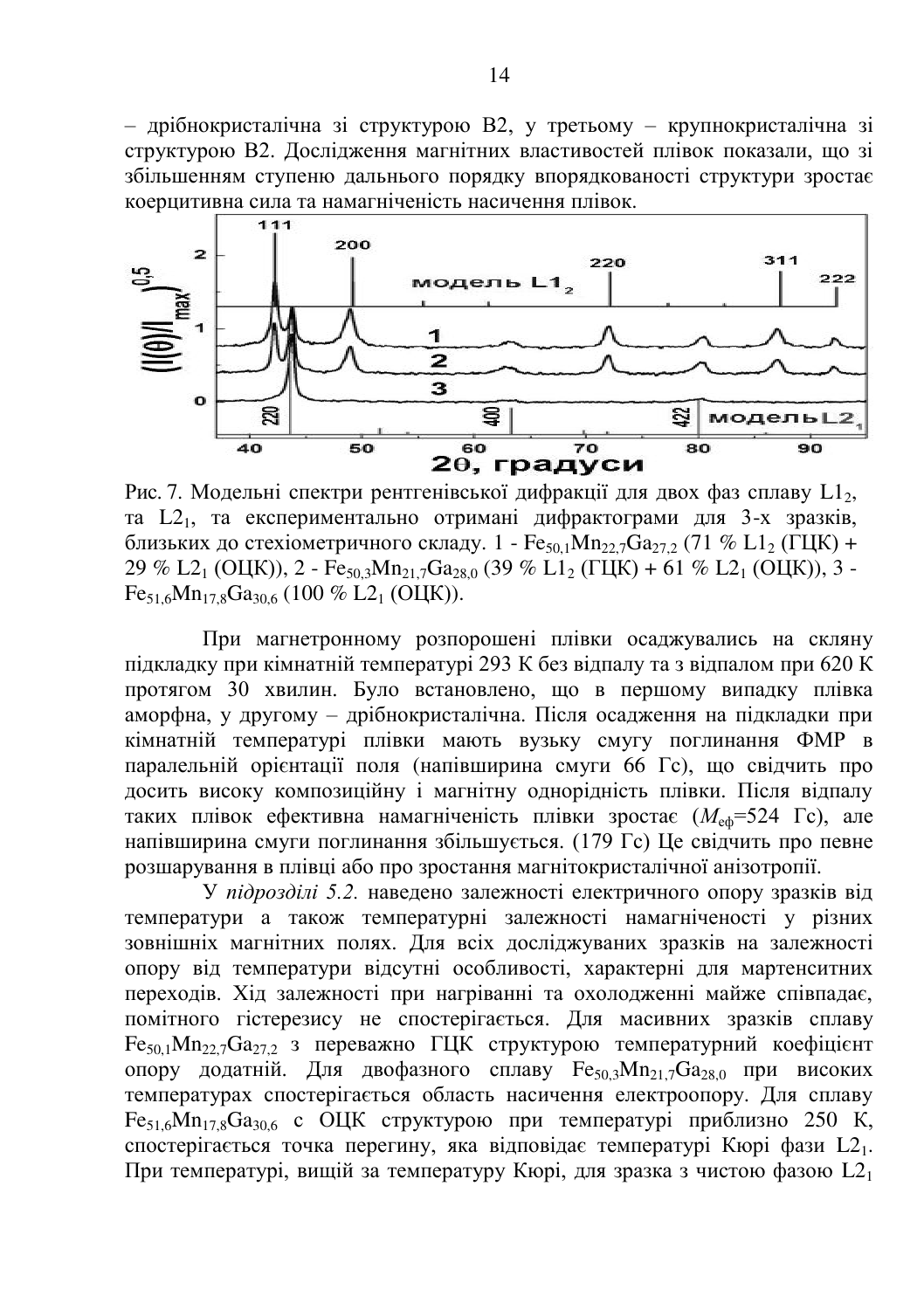спостерігається від'ємний температурний коефіцієнт опору, що можна пояснити квантово-механічним ефектом слабкої локалізації. Питомий опір  $\theta$ ази L2<sub>1</sub> майже в 5 разів вищий, ніж  $\theta$ ази L1<sub>2</sub>, тому в двофазних сплавах основний вклад у залежність опору від температури вносить фаза L1,



Рис. 8. Температурні залежності опору для масивних зразків складу: 1- Fe<sub>50,1</sub>Mn<sub>22,7</sub>Ga<sub>27,2</sub>, 2 - Fe<sub>50,3</sub>Mn<sub>21,7</sub>Ga<sub>28,0</sub>, 3 - Fe<sub>51,6</sub>Mn<sub>17,8</sub>Ga<sub>30,6</sub>, i плівкового зразка 4 - Fe<sub>50,4</sub>Mn<sub>24,2</sub>Ga<sub>25,4</sub>, 0,1 мкм, осадженого методом спалаху на скло при 710 К.

Плівкові зразки Fe-Mn-Ga, які досліджувались у роботі, мали ОЦК структуру. Для всіх плівкових зразків опір спадає з ростом температури в усьому досліджуваному температурному діапазоні, що пояснюється властивостями фази L2<sub>1</sub> (B2), а також меншою впорядкованістю плівкових зразків, порівняно з масивними. Спостерігається точка перегину при температурі близькій до 210 К, яка відповідає температурі Кюрі фази L21. Особливостей, характерних для мартенситного переходу, також не спостерігається. Було проведено мартенситного переходу, також не спостерігається. Було проведено дослідження магнітних властивостей масивного сплаву  $Fe_{50,1}Mn_{22}$ ,  $Ga_{27,2}$ , який складається з двох фаз L1<sub>2</sub> (ГЦК) та L2<sub>1</sub> (ОЦК) у співвідношенні 70,6% та 29,4%. у різних зовнішніх магнітних полях. При малих зовнішніх магнітних полях фаза L1<sub>2</sub> при  $T < 400$  К антиферомагнітна, потім відбувається метамагнітний перехід. Досить великі зовнішні магнітні поля (H=5T) викликають зміну магнітного порядку в  $L1<sub>2</sub>$  фазі сплаву, він з антиферомагнітного стає феромагнітним, роблячи температурну залежність намагніченості типовою для феромагнетику. Однак намагніченість сплаву  $Fe<sub>50.1</sub>Mn<sub>22.7</sub>Ga<sub>27.2</sub>$  при низьких температурах не стає насиченою навіть в полі *Н*=7Т Це може свідчити, що залишки антиферомагнітної фази існують в сплаві навіть при великих магнітних полях.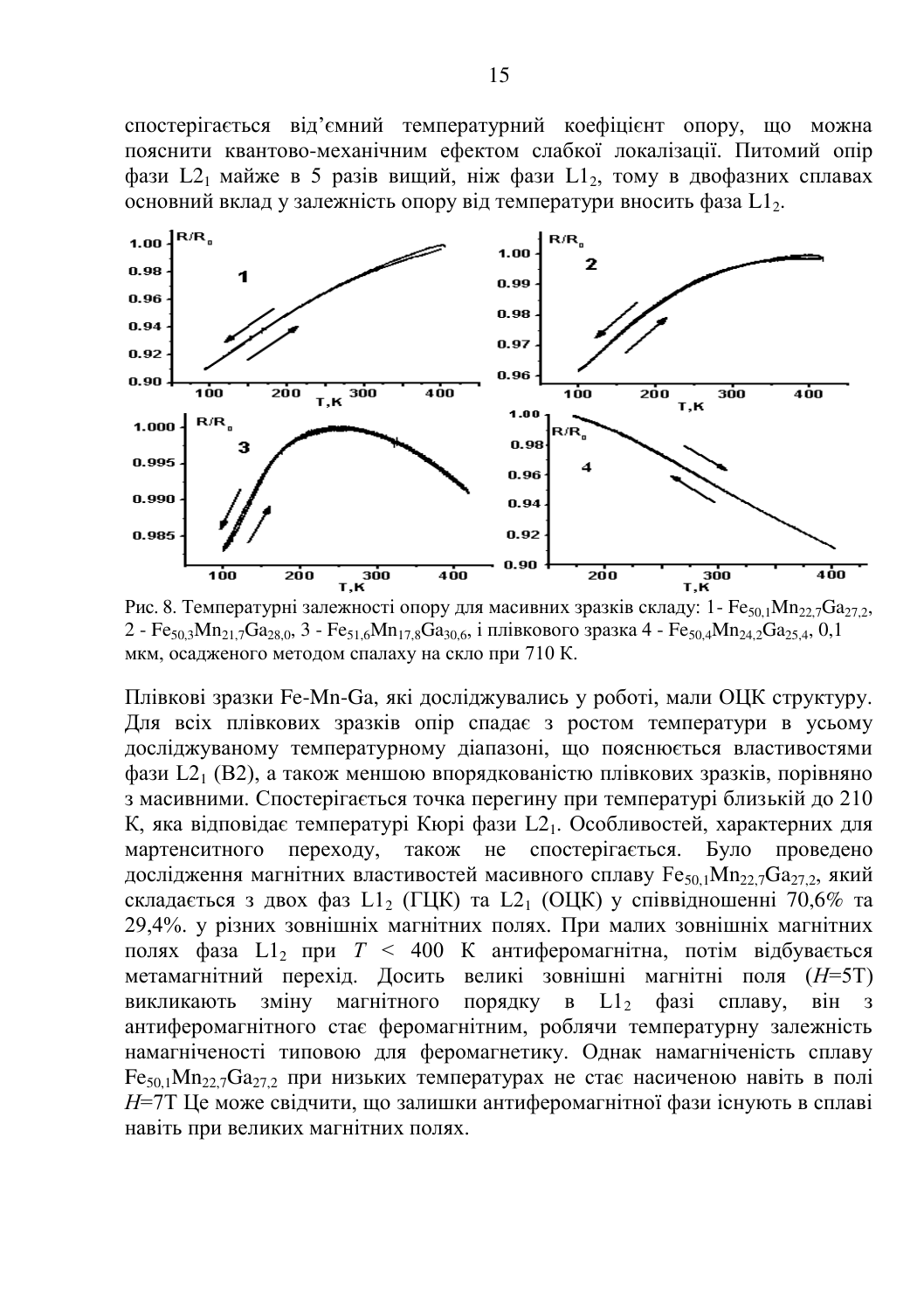

600

400

Температура, К

Намагніченість (емо/г)

 $\mathbf{o}$ 

200

Рис. 9. Температурні залежності намагніченості (ліва шкала) та магнітної сприйнятливості (права шкала) сплаву  $Fe_{50,1}Mn_{22,7}Ga_{27,2}$ , що<br>були олержані в були одержані в<br>різних магнітних магнітних  $\overline{u}$   $\alpha$ 

У підрозділі 5.3. описані виготовлення та властивості магнітних тунельних контактів на основі плівок сплаву Fe-Mn-Ga. Сплав Fe-Mn-Ga перспективний для спінтроніки, оскільки у фазі L2<sub>1</sub> має місце високий ступінь спінової поляризації електронів провідності (P=73.8 %) завдяки існуванню глибокого мінімуму біля рівня Фермі в енергетичній залежності густини електронних станів для спінової підсистеми з напрямком спінів проти намагніченості. На основі плівок сплаву Fe-Mn-Ga було виготовлено магнітні тунельні контакти. Одним з електродів служив шар пермалою  $N_i_{80}Fe_{20}$ , другим – напилений шар сплаву Fe<sub>2</sub>MnGa. У якості діелектрику використовувався тонкий шар МgO. Було зроблено 2 типи тунельних контактів, в 1-му випадку плівки сплаву Fe<sub>2</sub>MnGa осаджувались за допомогою магнетронного розпорошення. v 1-му – метолом спалаху. Плівки пермалою осалжували методом магнетронного розпорошення. Бар'єрний шар у тунельному контакті формували шляхом електронно-променевого випаровування з монокристалу МgО. На підкладці зі скла або полікору розміром  $8 \times 24$  мм<sup>2</sup> одночасно формували 4 контакти, площа яких складала 50 × 50 мкм<sup>2</sup>. Методом просвічуючої електронної мікроскопії було встановлено, що плівки сплаву Fe>MnGa, що були одержані за допомогою магнетронного розпорошення, мають аморфну або дрібнокристалічну структуру, методом спалаху – кристалічну структуру B2 з великим розміром зерна. З вольт-амперної  $x$ арактеристики тунельного контакту було отримано значення ширини  $(t<sub>h</sub> =$ 1,56 нм) та висоти (ф=1,52 В) потенціального бар'єру. Ступінь спінової поляризації електронів провідності в плівках сплаву Fe<sub>2</sub>MnGa, одержаних метолом магнетронного розпорошення, визначений за лопомогою метолу Андріївського відбиття, при 4,2 К становив 40 %, на відміну від теоретично передбачених 73,8 %. Це можна пояснити значним структурним безладом в аморфному стані сплаву. Магнітоопір досліджувався в магнітних полях до 1200 ерстед. Поле було прикладено в площині контактів. Завдяки різній коерцитивній силі  $Fe\cdot MnGa$  і  $Nis_0Fe_{20}$  при зміні зовнішнього поля намагніченість контактів змінювалась з паралельної на антипаралельну, при цьому спостерігалася зміна електричного опору. Для контактів 1-го типу, коли шар отримано методом магнетронного розпорошення, зміна опору становить 4

800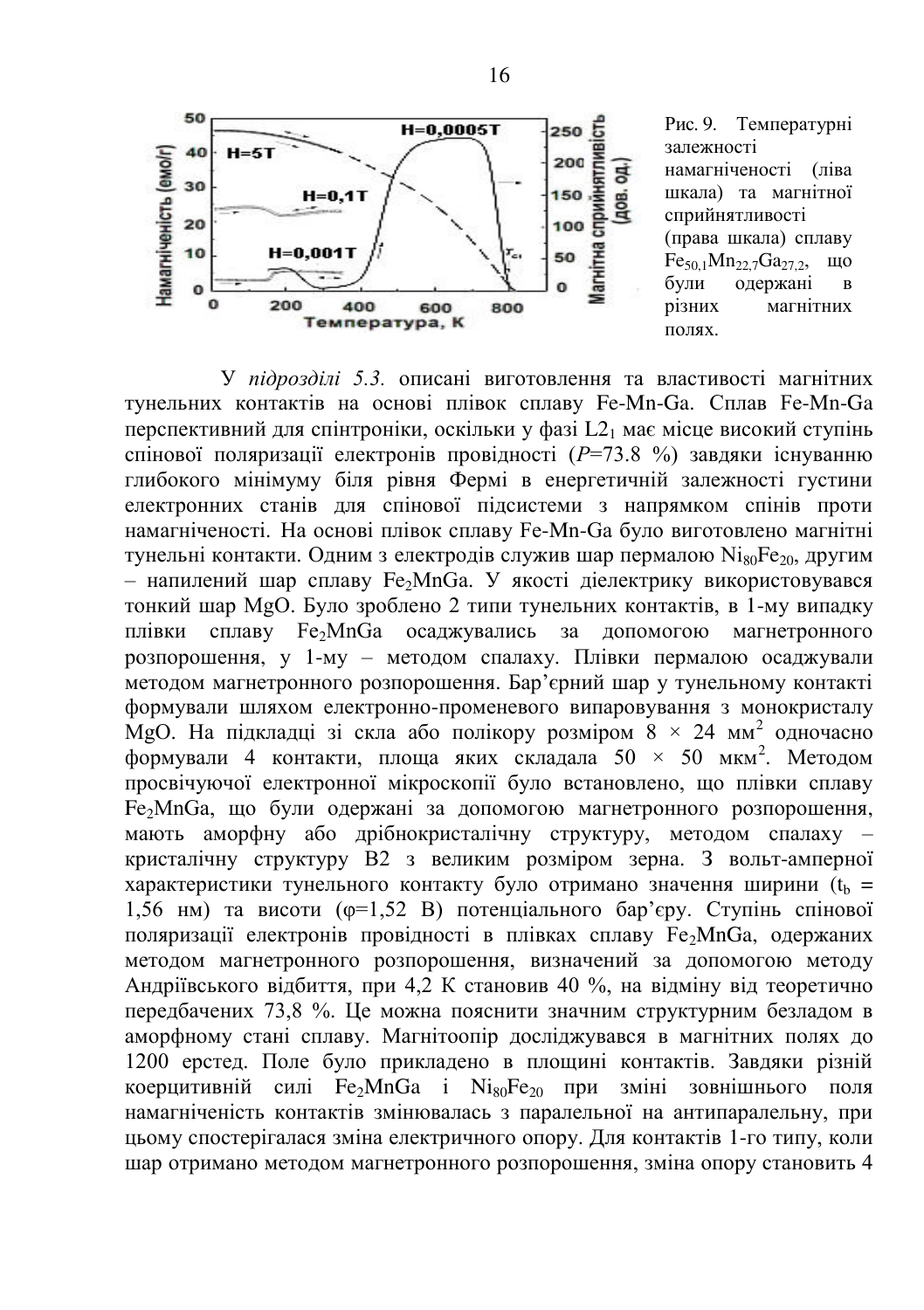- 7 % в полі 1000 ерстед. Для контактів 2-го типу, при застосуванні методу спалаху, зміна опору 5 - 25 % в полі 500 ерстел. Магнітні тунельні контакти 2го типу містять більш структурно досконалі шари сплаву Fe<sub>2</sub>MnGa та демонструють значно більшу залежність опору від магнітного поля.

Було встановлено, що масивні зразки Fe-Mn-Ga складаються з суміші фаз  $L1_2$  та  $L2_1$ , плівкові - з фази  $L2_1$ . Цим фактом пояснюються особливості температурних залежностей електроопору та магнітної сприйнятливості зразків сплавів Fe-Mn-Ga, які суттєво залежить від співідношення концентрації  $\dot{\phi}$ аз L1, та L21. Було показано, що збільшення впорядкованості плівок сплавів Fe-Mn-Ga, які слугували одним з електродів магнітних тунельних контактів, приводить до збільшення величини тунельного магнітоопору. Було приводить до збільшення величини тунельного магнітоопору. Було **виготовлено тунельні контакти з величиною магнітоопору 20% в магнітному** полі 500 Е, що може бути використано для створення датчиків магнітного поля

### ВИСНОВКИ

У дисертаційній роботі приведені нові наукові результати, які уточнюють  $\overline{i}$ розширюють уявлення про електричні та магнітні властивості зразків сплавів<br>Ni-Mn-Ga та Fe-Mn-Ga. Згілно з провеленими експериментальними Згідно з проведеними експериментальними дослідженнями були отримані наступні наукові результати:

1. Показано, що у плівках Ni-Mn-Ga розмір кристалітів та морфологія суттєво залежить від товщини і температури відпалу плівок. На основі статистичного аналізу поверхні плівок різної товщини встановлено, що ріст плівок на полікристалічних підкладках Al<sub>2</sub>O<sub>3</sub> відбувається в декілька етапів: vтворення зародків та формування острівцевої структури, коалісценція •<br>• острівців з утворенням сітчастої структури, і, нарешті, утворення суцільної плівки. При збільшенні товщини плівки розміри зерен також зростають. Зміна розмірів зерна в плівках Ni-Mn-Ga призводить до зміщення температури фазових переходів та зміни магнітних та електричних властивостей плівок. Розроблено алгоритм сегментації зображення поверхні плівок та визначення розмірів зерен.

2. Показано, що коефіцієнт термо-ЕРС для плівок Ni-Mn-Ga, осаджених на аморфні та полікристалічні підкладки, суттєво залежить від термічної обробки, що пов'язано з різною питомою провідністю цих плівок у відпаленому та невідпаленому станах. Показано, що температурна залежність термо-ЕРС має особливість в точці Кюрі, і практично не має особливостей в точці мартенситного фазового переходу.

3. На основі N-подібної залежності опору від температури в області мартенситного переходу в плівках Ni-Mn-Ga розроблено і побудовано низькочастотний генератор, який дозволяє проводити температурне циклування зразка і тим самим підвищити точність досліджень щодо впливу магнітного поля та інших зовнішніх факторів на характер мартенситних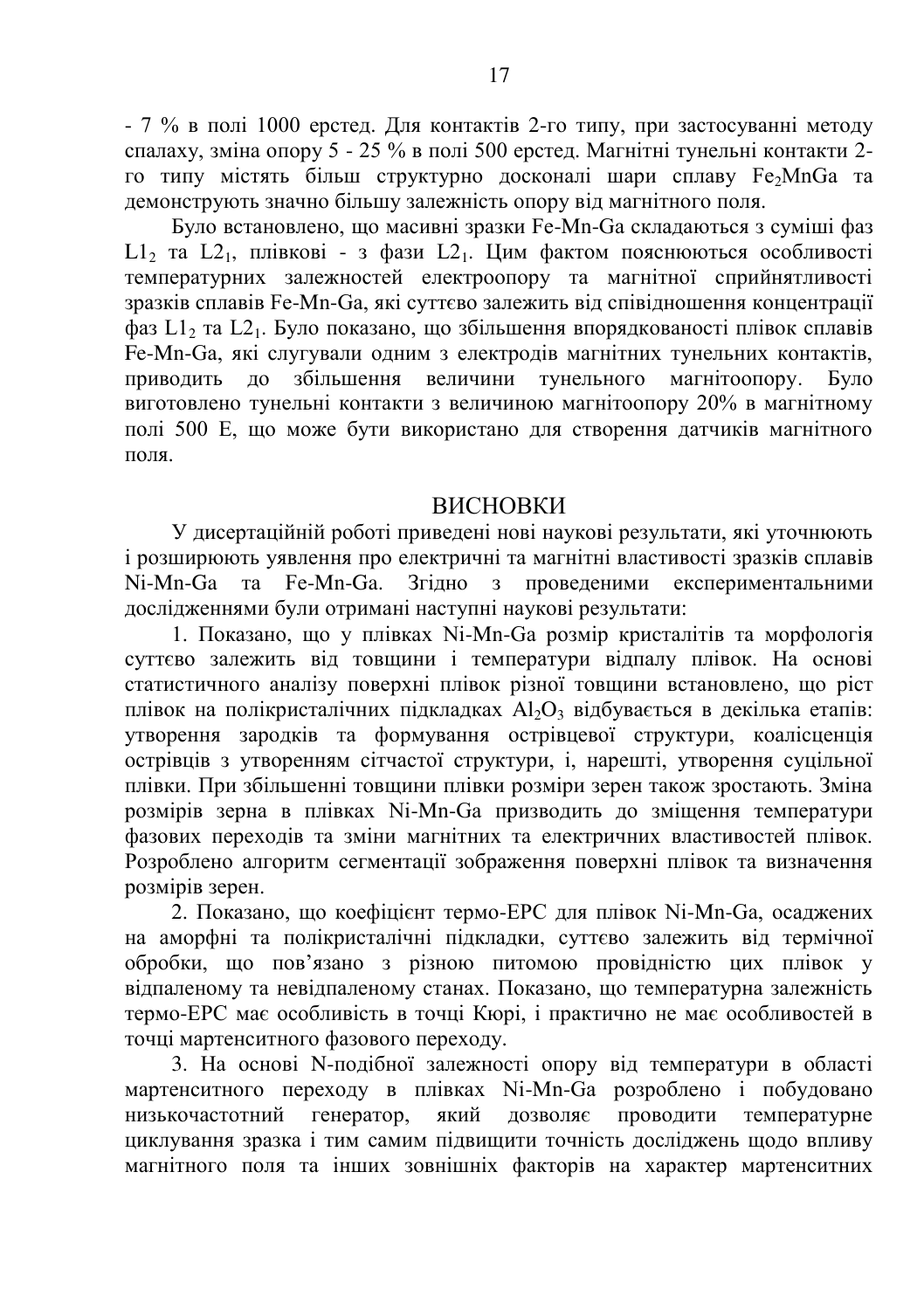перетворень. Даним методом було визначено зсув в магнітному полі точок мартенситних переходів, а також відсутність фазового нагартування при мартенситних переходах у плівкових зразках.

4. Встановлено, що досліджувані масивні зразки Fe-Mn-Ga складаються з суміші фаз  $L1_2$  та  $L2_1$ , плівкові - з фази  $L2_1$ . Температурні залежность електроопору масивних та плівкових сплавів Fe-Mn-Ga суттєво залежить від концентрації фаз  $L1_2$  та  $L2_1$ , що обумовлено особливостями електронної булови цих кристалічних фаз.

5. Встановлено, що збільшення впорядкованості плівок сплавів Fe-Mn-Ga, які слугували одним з електродів магнітних тунельних контактів  $Fe<sub>2</sub>MnGa/MgO/Fe<sub>20</sub>Ni<sub>80</sub>$  приводить до збільшення величини тунельного магнітоопору. На основі проведених досліджень виготовлено тунельні контакти з величиною магнітоопору 20% в магнітному полі 500 Е, що може бути використано для створення датчиків магнітного поля.

# СПИСОК ОПУБЛІКОВАНИХ ПРАЦЬ ЗА ТЕМОЮ ДИСЕРТАЦІЇ

1. Крупа Н. Н. Изменение магнитных характеристик и формирование наноостровков в тонких пленках с помощью лазерного излучения / Крупа Н. Н., Погорелый А. Н., Скирта Ю. Б., Захаров Р.В. //Металлофизика и новейшие технологии – 2005 - т. 27, № 12- с. 1609-1619.

2. Krupa M. M. Formation of the nanodots and change of the characteristics of thin magnetic films under laser irradiation / Krupa M.M., Sartinska L.L., Skirta Yu.B., Zaharov R. // Current Applied Physics -2010.- v.10, № 1- p. 294-298.

3. Скирта Ю. Б. Особенности фазового перехода в монокристалле  $Ni_{50.9}Mn_{29.43}Ga_{19.67}$  / Скирта Ю. Б., Созинов А.Л., Невдача В.В. //Журнал нанота електронної фізики -2013.- том 5, № 3, - с. 03042(4cc)

4. Krupa M. M. Self-generation method of studying the martensitic transition in Ni2MnGa films / Krupa M. M., Skirta Yu.// Radiophysics and Quantum Electronics  $-2013$ .-v. 55, issue 9- p.564-570

5. Крупа Н. Н. Влияние отжига на электрические и магнитные свойства плёнок Ni<sub>2</sub>MnGa / Крупа Н. Н., Скирта Ю. Б. // Наносистеми, наноматеріали, нанотехнології - 2014.- т.12, №1- с. 35–44.

6. Кудрявцев Ю. В. Структура та магнітні властивості стопу Fe<sub>2</sub>MnGa/ Kулрявцев Ю. В., Перекос А. О., Єрмоленко В. М., Dubowik J., Главацький I. М., Козлова Л. Є., Скирта Ю. Б.// Металлофизика и новейшие технологии -2014.- т.36, №7- с.967–976.

7. Кудрявцев Ю. В. Магнітні тунельні контакти на основі стопу Гейслера Fe<sub>2</sub>MnGa / Кудрявцев Ю. В., Уваров В. Н., Dubowik J., Скирта Ю. Б. //Металлофизика и новейшие технологии - 2015.- т.37, №3- с.305-316.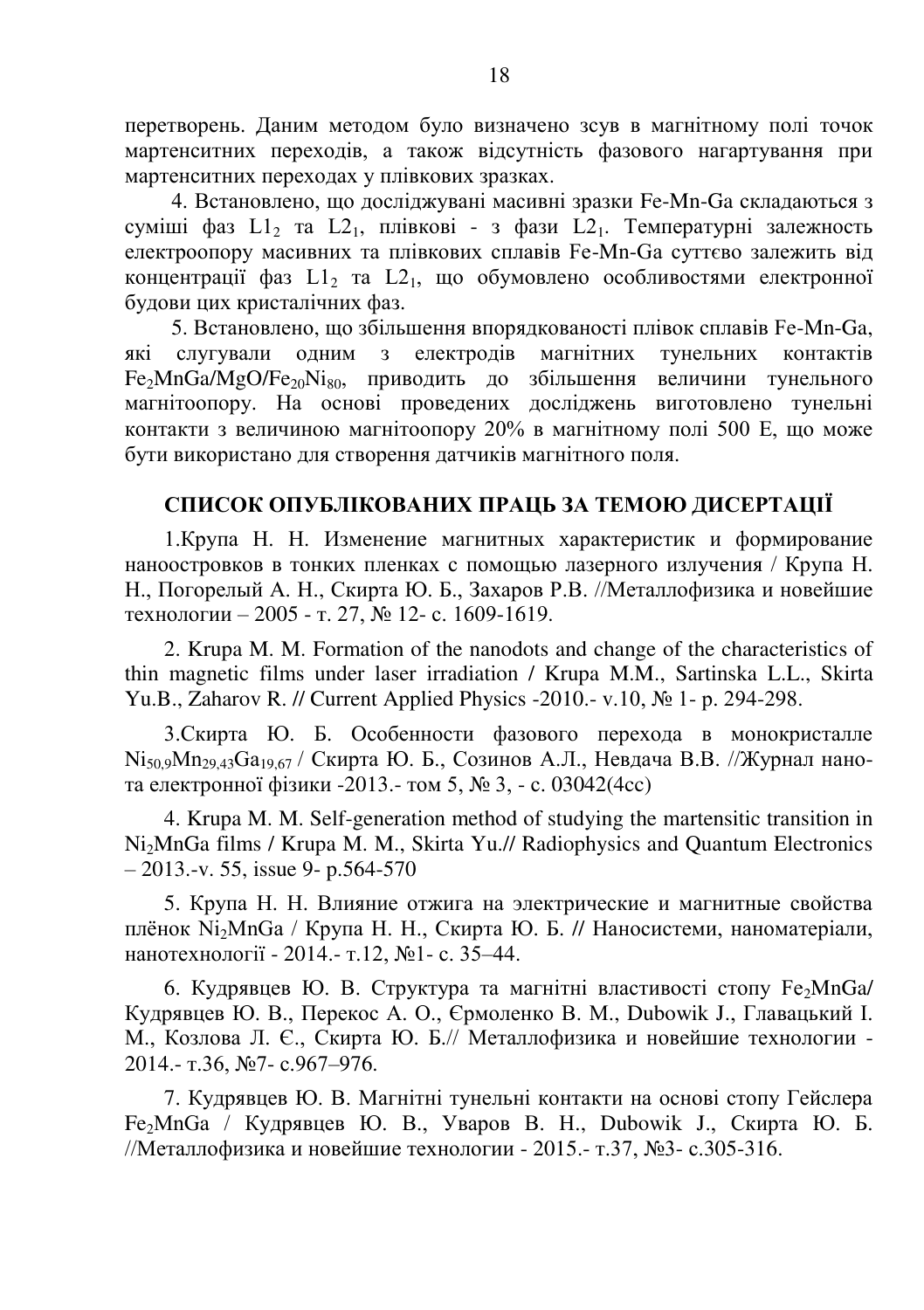8.Kudryvtsev Y. V. Neutron diffraction study of Fe<sub>2</sub>MnGa Heusler alloys / Kudryvtsev Y. V., Perekos A. E., Glavatskyy I. N., Dubowik J., Y.B.Skirta Y. B. // Металлофизика и новейшие технологии - 2016. - т.38, №1- с.53 - 66.

9. Скирта Ю. Б. Вплив відпалу на структуру поверхні плівок  $N_i$ MnGa/ Скирта Ю. Б. // Металлофизика и новейшие технологии -2016.- т.38, №9c.1179–1194.

10. Skirta Yu. Thermal expansion of single crystal  $Ni<sub>2</sub>MnGa$ . / Skirta Yu., Sozinov A., Nevdacha V., Pogorilyi A.M. // Abstracts of International Conference Functional Materials ICFM'2009, October 5-10, 2009. – Simferopol, DIP, 2009. – p.266.

11. Titenko A.N. The deformation behavior of Fe-Ni-Co-Ti-Cu shape memory alloys. / Titenko A. N., Kozlova L.E., Skirta Y.B., Demchenko L.D. // Abstracts of International Conference Functional Materials ICFM'2009, October 5-10, 2009. – Simferopol, DIP, 2009. – p.274.

12. Krupa M.M. The self-excited oscillation from martensite transformation in the Ni2MnGa thin films / Krupa M. M., Skirta Y.B. // Abstracts of International Conference Functional Materials ICFM'2011, October 3-8, 2011. – Simferopol, DIP, 2011. – p.249.

13. Krupa M. M. Autonomous generator based on Ni-Mn-Ga microactuator as a frequency selective element / Krupa M. M., Skirta Y. B., Barandiaran J.M., Ohtsuka M., Chernenko V.A. // EPJ Web of Conferences JEMS,V.40.-January,2013. p.09001.

14. Крупа Н.Н. Влияние отжига на электрические и магнитные свойства плёнок Ni<sub>2</sub>MnGa / Крупа Н.Н., Скирта Ю.Б.// Тезисы 4 Международной научной конференции "Наноразмерные системы: строение, свойства, технологии", - 19-22 ноября, 2013.- Киев, с.267.

#### **АНОТАЦІЯ**

### Скирта Ю. Б. Електричні та магнітні властивості сплавів Гейслера  $Ni-Mn-Ga$  **та Fe-Mn-Ga поблизу точок фазового переходу.** - Рукопис.

Дисертація на здобуття наукового ступеня кандидата фізико-математичних наук за спеціальністю 01.04.11 – магнетизм. – Інститут магнетизму Національної академії наук України та Міністерства освіти і науки України, Київ, 2017.

У дисертаційній роботі комплексно досліджено структурні, електричні та магнітні властивості сплавів Гейслера Ni-Mn-Ga та Fe-Mn-Ga. Розглянуто особливості мартенситних перехолів у плівкових та масивних монокристалічних зразках Ni-Mn-Ga, вплив структури та зовнішніх факторів на температури переходів. При збільшенні товщини плівки зростають розміри зерен. Зміна розмірів зерна призводить до зміщення температури фазових переходів та зміни магнітних та електричних властивостей плівок. Проаналізовано вплив підкладки та термообробки на структуру поверхні плівок. Плівки на скляній підкладці мають однорідну поверхню, на Аl<sub>2</sub>O<sub>3</sub> – неоднорідну структуру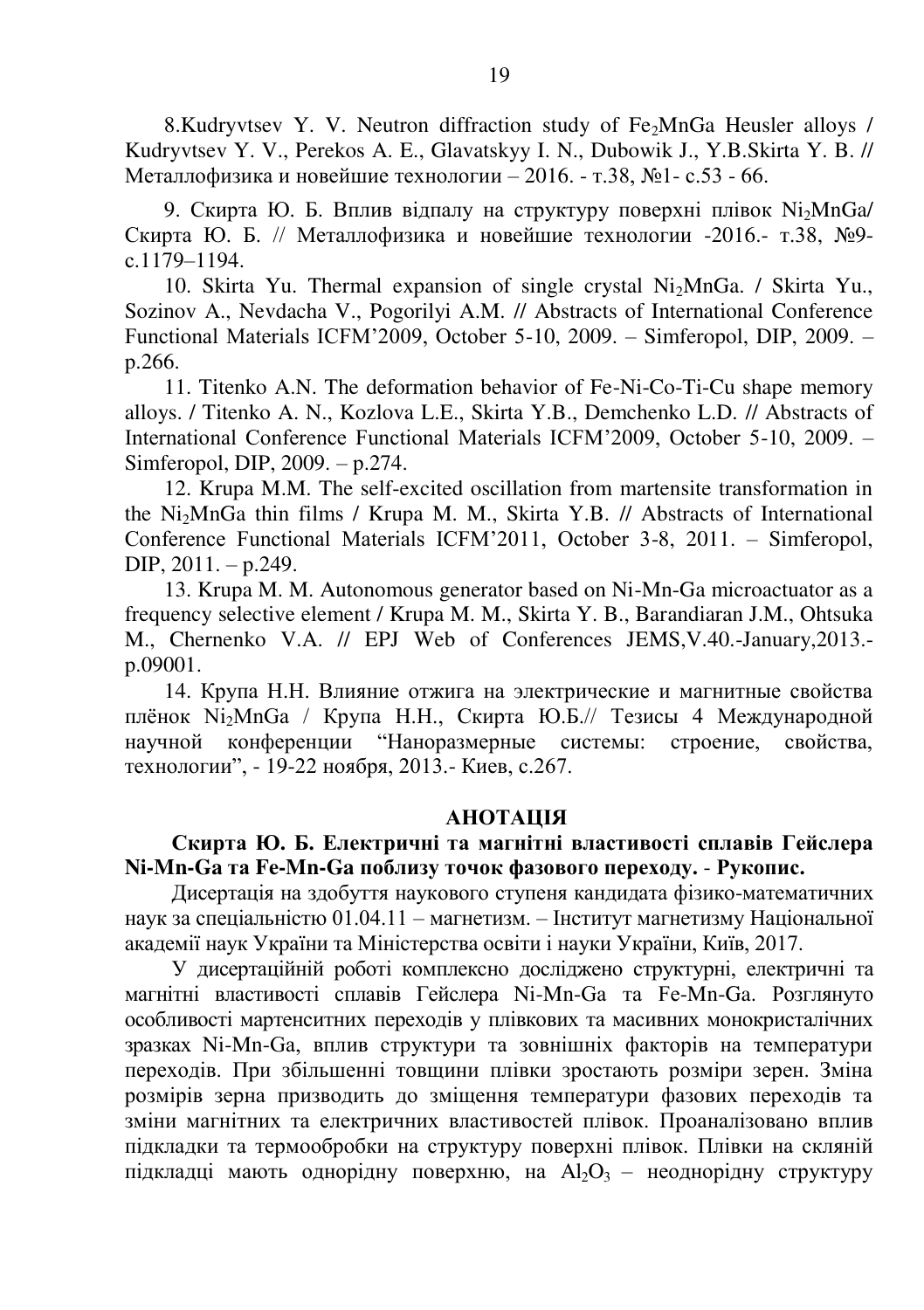поверхні, яка залежить від товщини плівки. Досліджено особливості кристалічної структури, магнітні фазові перехоли і пов'язані з ними eлектричні та магнітні властивості масивних та плівкових зразків Fe-Mn-Ga. Сплави Fe-Mn-Ga складаються з фаз L2<sub>1</sub> та L1<sub>2</sub>, магнітні властивості сплаву обумовлені властивостями обох фаз. Виготовлено та досліджено магнітні тунельні контакти на основі сплаву Fe-Mn-Ga. Отримані значення магнітоопору  $4-20\%$ відкривають перспективи їх практичного використання як датчиків магнітного  $n$ n $n \times n$ 

Ключові слова: сплави Гейслера, феромагнетики з пам'яттю форми, структура поверхні, відпал, електричний опір, намагніченість, температура Кюрі, фазовий перехід, магнітний тунельний контакт.

#### **АННОТАЦИЯ**

Скирта Ю.Б.Электрические и магнитные свойства сплавов Гейслера Ni-Mn-Ga и Fe-Mn-Ga вблизи точек фазового перехода. -Рукопись.

Диссертация на соискание ученой степени кандидата физикоматематических наук по специальности  $01.04.11$  – магнетизм. – Институт магнетизма Национальной академии наук Украины и Министерства образования и науки Украины, Киев, 2017.

В диссертационной работе комплексно исследованы структурные, электрические и магнитные свойства сплавов Гейслера Ni-Mn-Ga и Fe-Mn-Ga. Исследовались массивные монокристаллические образцы, поликристаллические плёнки на подложках из Аl<sub>2</sub>O<sub>3</sub> и стекла. Рассмотрены особенности мартенситных переходов в пленочных и массивных монокристаллических образцах Ni-Mn-Ga, влияние структуры и внешних факторов на температуры фазовых переходов. После отжига в плёночных образцах Ni-Mn-Ga наблюдаются ферромагнитные свойства и мартенситный переход. При увеличении толщины пленки и температуры отжига растут размеры зерен. Изменение размеров зерна приводит к смещению температуры фазовых переходов и изменения магнитных и электрических свойств пленок. При помощи генератора на мартенситном переходе произведено многократное термоциклование образцов через температуры мартенситных переходов, показано, что внешнее магнитное поле повышает температуры мартенситных переходов, фазовый наклёп в плёнках не наблюдается. Проанализировано влияние подложки и термообработки на структуру поверхности пленок. Пленки на стеклянной подложке имеют гладкую поверхность, на Al<sub>2</sub>O<sub>3</sub> - неоднородную структуру поверхности, которая в основном зависит от толщины пленки. Подробно изучены поверхностные структуры, возникающие в плёнках на подложке Al<sub>2</sub>O<sub>3</sub>. Получены массивные и плёночные и подложке форазцы Fe-Mn-Ga инескольких плёночные поликристаллические образцы Fe-Mn-Ga нескольких нестехиометрических составов. Исследованы особенности кристаллической структуры, магнитные фазовые переходы и связанные с ними электрические и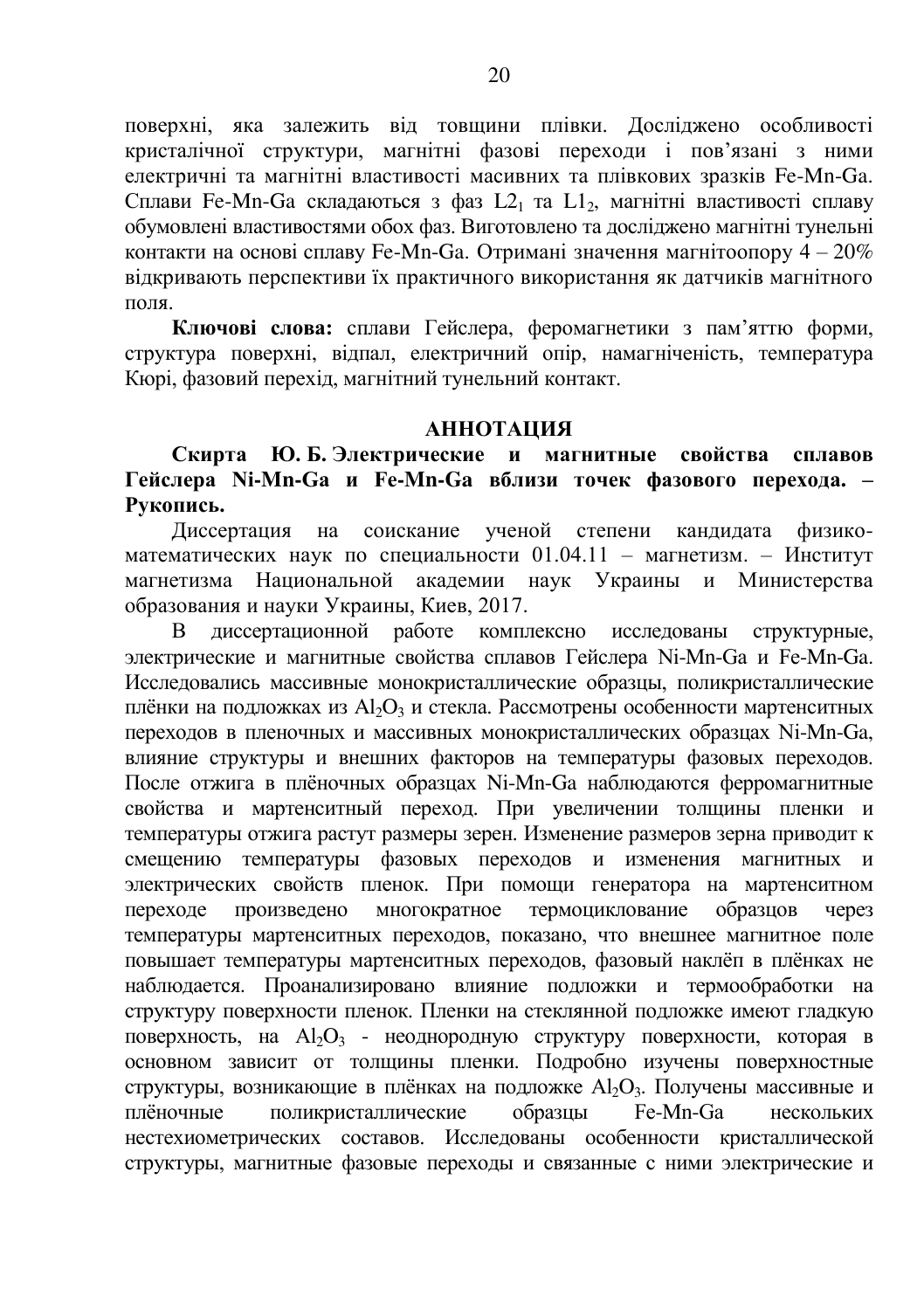магнитные свойства массивных и плёночных образцов Fe-Mn-Ga. Рассмотрены особенности кристаллических фаз L2<sub>1</sub> и L1<sub>2</sub> сплава Fe-Mn-Ga, показано, что сплав, состоящий из 2-х фаз, испытывает магнитные превращения, характерные обеим фазам. Мартенситный переход в исследованых образцах Fe-Mn-Ga не наблюдался. Изготовлены и исследованы магнитные туннельные контакты на основе сплава Fe-Mn-Ga. Определено, что повышение степени упорядоченности кристаллической структуры контакта Fe-Mn-Ga увеличивает тунельное магнитосопротивление магнитных тунельных контактов. Полученные значения магнетосопротивления 4-20% открывают преспективы их практического использования в качестве датчиков магнитного поля.

Ключевые слова: сплавы Гейслера, ферромагнетики с памятью формы, структура поверхности, отжиг, электрическое сопротивление, намагниченность, температура Кюри, фазовый переход, магнитный туннельный контакт.

#### **ABSTRACT**

#### **Skirta Yu. B. Electrical and magnetic properties of Ni-Mn-Ga and Fe-Mn-Ga Heusler alloys near the phase transition points. – Manuscript.**

Thesis for a Doctor of Philosophy degree (Ph. D.) in Physics and Mathematics on specialty 01.04.11 – Magnetism. – Institute of Magnetism of the National Academy of Sciences of Ukraine and Ministry of Education and Science of Ukraine, Kyiv, 2017.

The structural, electrical and magnetic properties of Ni-Mn-Ga and Fe-Mn-Ga Heusler alloys were comprehensively investigated in the thesis. The features of the martensitic transitions in film and bulk monocrystalline samples of Ni-Mn-Ga and the influence of the structure and external factors on the transition temperatures were studied. With increasing film thickness increasing grain size. Changing the size of a grain temperature leads to a shift of phase transitions and changes in the magnetic and electrical properties of the films.The effect of the substrate and heat treatment on the structure of the film surface was analyzed. Films on a glass substrate with a smooth surface on  $A_1O_3$  - inhomogeneous surface structure, depending on the thickness of the film. The features of the crystal structure, magnetic phase transitions and, associated with them, the electrical and magnetic properties of bulk and film samples of Fe-Mn-Ga were investigated. Alloys Fe-Mn-Ga phase consisting of  $L2<sub>1</sub>$  and  $L1<sub>2</sub>$ , the magnetic properties of the alloy due to the properties of both phases.The magnetic tunnel junctions based on Fe-Mn-Ga alloy were manufactured and studied. Obtained values of tunnel magnetoresistance 4 - 20% open the perspectives of their practical applications as magnetic sensors.

**Key words:** Heusler alloys, ferromagnets with shape memory, surface structure, annealing, electrical resistance, magnetization, Curie temperature, phase transition, magnetic tunnel junction.